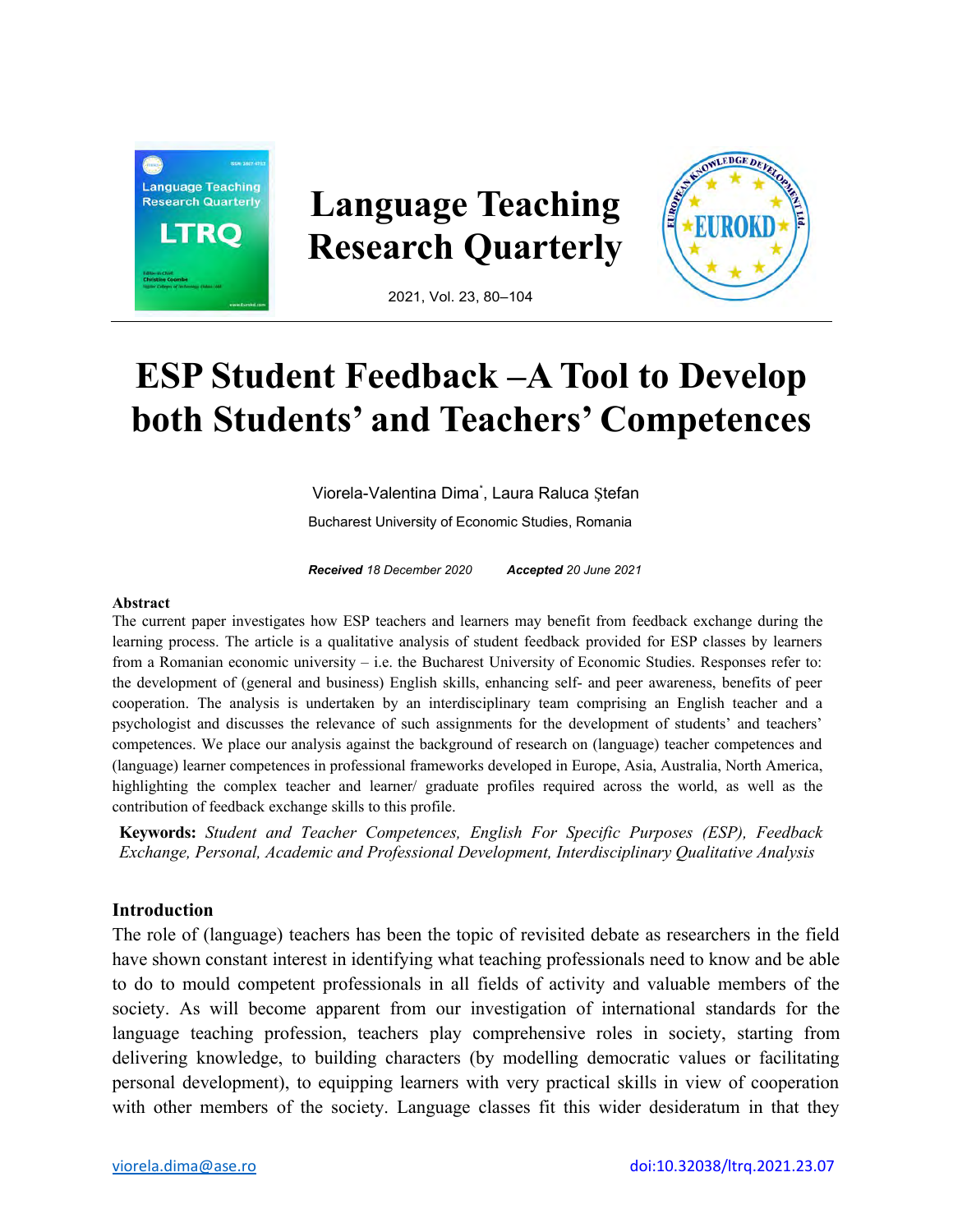contribute to the development of (inter)personal, academic and professional skills that facilitate learners' cooperation with others and inclusion in the global labour market. Against this background, the present paper aims to explore the benefits of feedback exchange to enhance teachers' and learners' competences.

#### **Literature Review**

In the current section, we first review key literature on language teacher competences to describe the successful (language) educator according to various global frameworks. Secondly, we review key literature on the competences successful language learners exhibit upon finishing their studies, which leads to their insertion into the labour market. Thirdly, we refer to several studies that highlight the importance of feedback exchange in the learning process.

## **Language Teacher Competences**

The competence frameworks available for language teachers on four continents – Europe, Asia, Australia, North America ― highlight that successful language teachers have to possess a complexity of knowledge, skills and personal value. As shown in Figure 1 below, apart from high proficiency in the language they teach, language teachers have to exhibit knowledge of both the subject matter (phonetics and phonology, morphology and syntax, semantics, lexicology and syntax, discourse and genre, cultural issues, literary currents specific for the respective language, as well as issues in second language acquisition/ learning) and of other subjects (natural and social sciences, arts and humanities) or the context language teaching and learning takes place in (as the teaching and learning processes are influenced by a variety of societal and institutional factors). In terms of skills and competences, language teacher frameworks in all regions highlight the imperative for general and discipline-specific pedagogical and methodological knowledge and skills (including lesson planning, preparation and delivery, learner assessment, materials design, catering for learner needs, ability to teach in a trans-, inter- and multidisciplinary manner, educational psychology, classroom and conflict management), as well as the need for language teachers to exhibit intercultural and digital competences, managerial and administrative competences, cooperation with a variety of stakeholders. Moreover, language teachers' characteristics and professional values, principles and conduct are also under scrutiny. Naturally, this complex language teacher profile is shaped during an entire career, which is why teacher frameworks across the world emphasised both initial education and career-long professional development.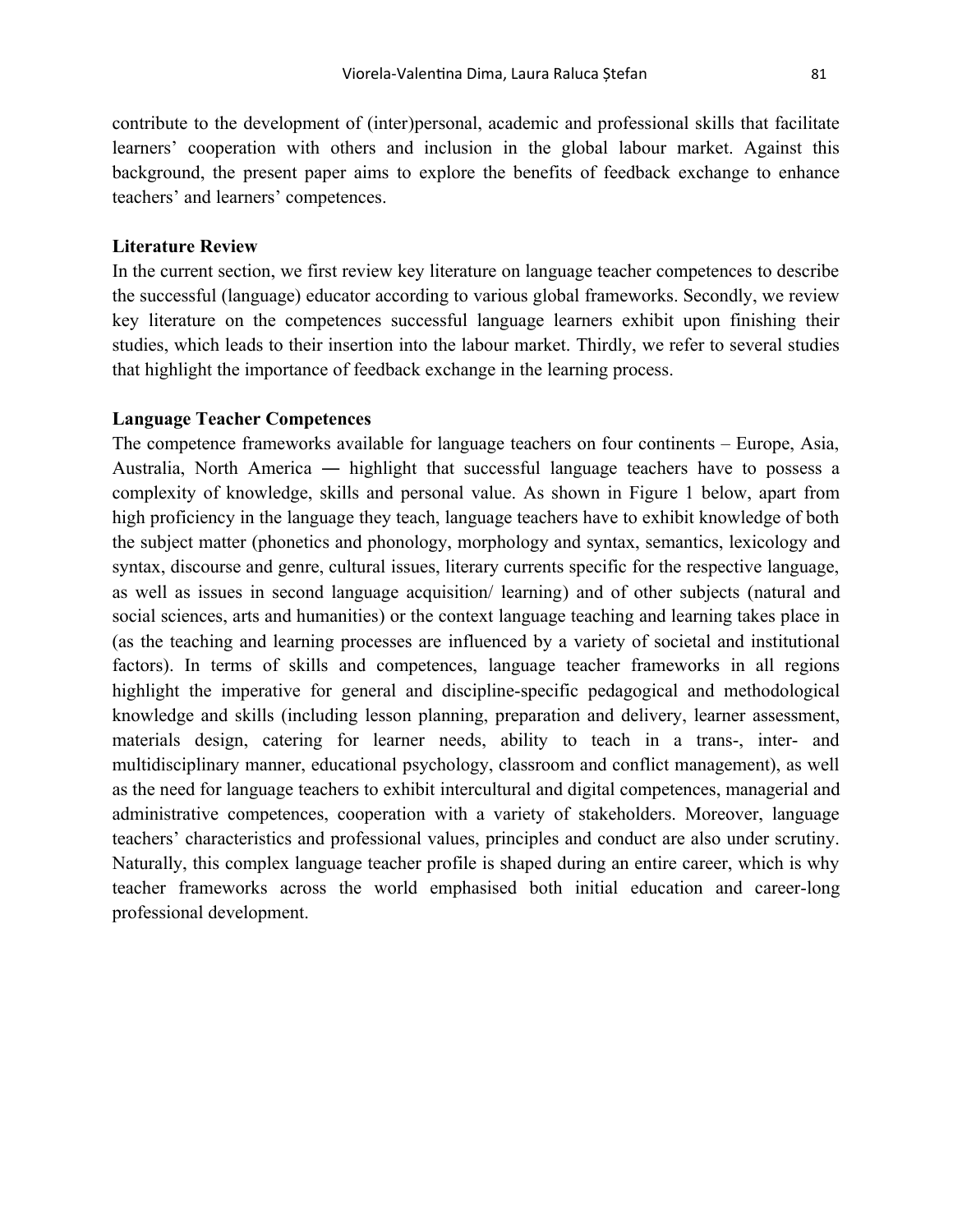| No.            | Region Language teacher competences                                                                                                                                                                                                                                                                                                                                                          | At elobal level                                                 | In Europe                                                             | In Romania  | In Asia                                           | <b>In Australia</b>                                     | In the USA          | In Canada                                  |
|----------------|----------------------------------------------------------------------------------------------------------------------------------------------------------------------------------------------------------------------------------------------------------------------------------------------------------------------------------------------------------------------------------------------|-----------------------------------------------------------------|-----------------------------------------------------------------------|-------------|---------------------------------------------------|---------------------------------------------------------|---------------------|--------------------------------------------|
|                | References - Language teacher competence frameworks:                                                                                                                                                                                                                                                                                                                                         | <b>EAOUALS</b><br>(2011, 2016)<br>13 key<br>competence<br>areas | COE-ECML-<br><b>CEFRLT</b><br>(2019)<br>S low:<br>competence<br>areas | MECS (2015) | Nguyean<br>(2013), based<br>on Richards<br>(1998) | Met (1989).<br>Norris (1999).<br><b>ACARA</b><br>(2011) | <b>NCATE (2008)</b> | Faez (2011)<br>based on<br>Richards (1998) |
|                | Initial education and training, as well as career-long/ongoing professional development<br>(as regards language knowledge and proficiency, teaching/methodological practices, reflective and<br>self-assessment abilities, peer observation and assessment abilities, knowledge of professional<br>standards, policies, regulations and history of professional practices in the field etc.) |                                                                 |                                                                       |             |                                                   |                                                         |                     |                                            |
| $\overline{2}$ | High level of language proficiency (including para-linguistic and non-linguistic aspects)                                                                                                                                                                                                                                                                                                    |                                                                 |                                                                       |             | v.                                                |                                                         |                     |                                            |
| q              | Subject-matter knowledge:<br>- language awareness (phonetics and phonology, morphology and syntax, semantics, lexicology<br>and syntax, discourse and genre, cultural issues, literary currents)<br>- an understanding of the nature of second language acquisition/learning                                                                                                                 |                                                                 |                                                                       |             |                                                   |                                                         |                     |                                            |
|                | Common knowledge (natural and social sciences, arts and humanities)                                                                                                                                                                                                                                                                                                                          |                                                                 |                                                                       |             | $\mathbf{v}^{\mathrm{c}}$                         | ÷.                                                      |                     |                                            |
|                | Contextual knowledge (e.g. awareness of the way in which language teaching and learning is<br>influenced by a variety of factors: societal and institutional factors, the community etc.)                                                                                                                                                                                                    |                                                                 |                                                                       |             |                                                   |                                                         |                     |                                            |
| 6.             | General and discipline-specific pedagogical and methodological knowledge and skills<br>(including lesson planning, preparation and delivery, learner assessment, materials design, catering<br>for learner needs, ability to teach in a trans-, inter- and multidisciplinary manner, educational<br>psychology, classroom and conflict management etc.)                                      | Ñ.                                                              |                                                                       |             |                                                   |                                                         |                     |                                            |
|                | Intercultural competences (including awareness of the role played by learners' cultural background<br>in supporting/hindering learning and academic achievement)                                                                                                                                                                                                                             | J                                                               | 긗                                                                     |             |                                                   |                                                         | ÷J.                 |                                            |
| S.             | Competences for management and administration                                                                                                                                                                                                                                                                                                                                                | J                                                               |                                                                       |             |                                                   |                                                         |                     |                                            |
| 9.             | Competences for cooperating/communicating with a variety of stakeholders (e.g. peers, staff<br>members, educational authorities, parents) and adjusting instruction accordingly                                                                                                                                                                                                              |                                                                 |                                                                       |             |                                                   |                                                         | ×.                  |                                            |
|                | 10. Information technology competences                                                                                                                                                                                                                                                                                                                                                       |                                                                 |                                                                       |             |                                                   |                                                         | ÷,                  |                                            |
|                | Teaching experience (acquired both through initial training and throughout one's career)                                                                                                                                                                                                                                                                                                     | ∛                                                               |                                                                       |             |                                                   |                                                         |                     |                                            |
| 12.            | Personal characteristics                                                                                                                                                                                                                                                                                                                                                                     |                                                                 |                                                                       |             |                                                   | ×.                                                      |                     |                                            |
|                | Professional values and principles<br>Professional conduct                                                                                                                                                                                                                                                                                                                                   | N.                                                              | 枞                                                                     | Ń           |                                                   | ٩l                                                      | a)                  | V                                          |

*Figure 1.* (English) Language teacher competences across the world Source: Authors' compilation

As evident from Figure 1 above, our review of the competences required across the globe of language teachers (in general, and of English language teachers, in particular) shows that language teaching professionals need to exhibit a complex set of knowledge and competences, and that most of "the key competences required of language teachers" [… are] not restricted to language teaching" (EAQUALS, 2016: 5), but are in fact general teacher competences. This is so because language teachers, like all teachers, play many crucial roles in society. Among these roles, we mention: "teacher, course designer, materials provider, collaborator (with subject specialists), researcher and evaluator of courses, materials and student learning" (Dudley-Evans and St John 1998, as cited in Basturkmen, 2014: 18), "advisor on content and language integrated learning (CLIL) programmes" (Taillefer, 2013; Basturkmen, 2014: 18), "intercultural mediators and mentors for lifelong learning" (Bocanegra-Valle, 2012; Basturkmen, 2014: 19), "mediator in the process of content knowledge acquisition in English" (Lesiak-Bielawska, 2015: 5), "mediators of the learning system" (Marinescu, 2010: 619; see also Bocanegra-Valle & Basturkmen, 2019).

#### **Learner/Graduate Competences and (English) Language Learner/Graduate Competences**

In this section, we review a series of publications on employability skills at a global, regional and local level. We first refer to the complex profile of a successful graduate in general (which will be shown to include mastery of languages), and then we explore what knowledge of languages means for employers in the labour market.

As evident from Figure 2 below, language and language-related skills are a very important component in the profile of 21<sup>st</sup>-century learners/ graduates that aim to be successfully inserted into the labour market. Thus, language skills (literacy; receptive skills – reading; productive skills – oral and written communication, presentation and argumentative skills; intercultural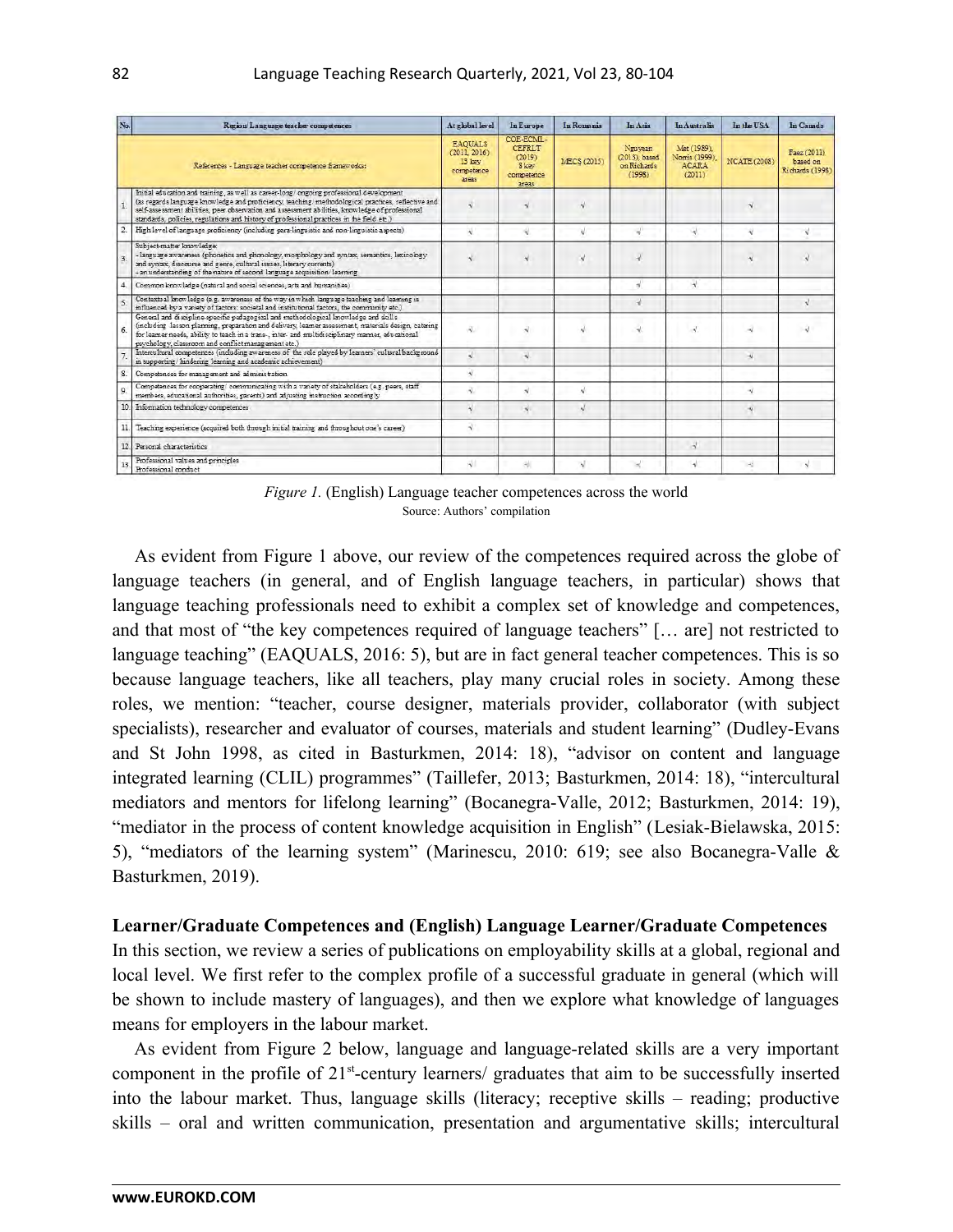skills and global awareness) are either explicitly mentioned as employability skills or may be said to contribute to the development of other key skills (such as logical reasoning, problem solving and analytical thinking, creative thinking, interpersonal skills and teamwork, continuous learning skills). For further discussion of employability led by proficiency in world languages, cf. European Union. OMC (2012), and Corradini et al. (2016).

| <b>Region</b><br>21 century learner/ graduate competences                                                                                                                                                                      | Globalperspective                                                                                                                                               | <b>In Europe</b>                                                                                                                                                                               | In Ronnmia                                                                                                                                                                                                                            | In Asia                                                                                                                                     | In Australia                                                       | In the USA                                                         | In Canada                                                                                     |
|--------------------------------------------------------------------------------------------------------------------------------------------------------------------------------------------------------------------------------|-----------------------------------------------------------------------------------------------------------------------------------------------------------------|------------------------------------------------------------------------------------------------------------------------------------------------------------------------------------------------|---------------------------------------------------------------------------------------------------------------------------------------------------------------------------------------------------------------------------------------|---------------------------------------------------------------------------------------------------------------------------------------------|--------------------------------------------------------------------|--------------------------------------------------------------------|-----------------------------------------------------------------------------------------------|
| References:                                                                                                                                                                                                                    | OECD.Quintini (2014):<br>World Economic Forum<br>(2018)                                                                                                         | European Parliament and<br>the Council of the<br>European Union (2006)<br>8 key competences for<br>lifelong learning:<br>European Commission (2016)<br>Council of the European<br>Union (2018) | Government of Romania.<br>Decision 915/2017.<br>Deaconu et al. (2014) - 20<br>skills: Foerster-Pastor and<br>Golowko (2017, 2018);<br>Stăiculescu (coord.) et al.<br>(2017); Butsm et al. (2020)<br>- 23 skills and abilities         | ILO (2015) - 23 core<br>competences;<br>Erling (2014)                                                                                       | Jackson and Chapman<br>$(2009) - 20$ competency<br>clusters        | Wickam (2015) - 19<br>employability skills                         | ILO. Dyson and Keating<br>(2015): ILO (2019):<br>Gyarmati et al. (2020)-9<br>essential skills |
| Language skills -both mother tongue and<br>foreign languages:<br>-literacy<br>- receptive skills (reading)<br>- productive skills (oral and written<br>communication)<br>- intercultural skills and global awareness           | Ń                                                                                                                                                               | multilingual competences                                                                                                                                                                       | English + another foreign<br>language                                                                                                                                                                                                 | V                                                                                                                                           | genre analysis; public<br>speaking skills.<br>argumentative skills | presentation skills                                                |                                                                                               |
| Employability skills which language skills<br>contribute to:<br>- logical reasoning, problem solving and<br>analytical thinking<br>- creative thinking<br>- interpersonal skills and team work<br>- continuous learning skills | $\sim$<br>influencing and co-<br>operative skills, emotional<br>intelligence:<br>self-organising.<br>oganizational and time<br>management skills:<br>creativity | social and civic competences                                                                                                                                                                   | ability to work in<br>multicultural teams:<br>negotiation skills                                                                                                                                                                      | efficient workplace<br>communication (with team<br>members and customers):<br>negotiation skills;<br>communication and<br>management skills | emotional intelligence                                             | persuasive skills; decision-<br>making skills; global<br>awareness | leadership skills                                                                             |
| Other employability skills:<br>- numeracy<br>- digital skills                                                                                                                                                                  | dexterity, physical skills;<br>trustworthiness, originality;<br>initiative                                                                                      | basic competences in science<br>and technology; sense of<br>initiative and<br>entrepreneurship; financial<br>literacy                                                                          | $\sqrt{ }$<br>sound theoretical<br>knowledge; European<br>values, democratic values.<br>law abidance, proactive<br>attitude to work:<br>volunteering experience;<br>professional responsibility;<br>sustainable development<br>skills |                                                                                                                                             |                                                                    |                                                                    |                                                                                               |

*Figure 2.* 21<sup>st</sup>century learner/ graduate competences across the world Source: Authors' compilation

There is an obvious correlation between the language skills mentioned by employers on the global labour market and the language skills that various internationally-developed frameworks for language learners aim at developing. We have been able to identify three major such frameworks: The *Common European Framework of Reference for Languages –* CEFRL used in the European Union (Romania included) and not only (COE, 2001, 2020), the *World-Readiness Standards for Learning Languages* used in the USA (ACTFL, 2013), and the *Canadian Language Benchmarks –* CLB used in Canada (Canadian Minister of Citizenship and Immigration, 2012). Figure 3 below epitomises the content of the respective frameworks.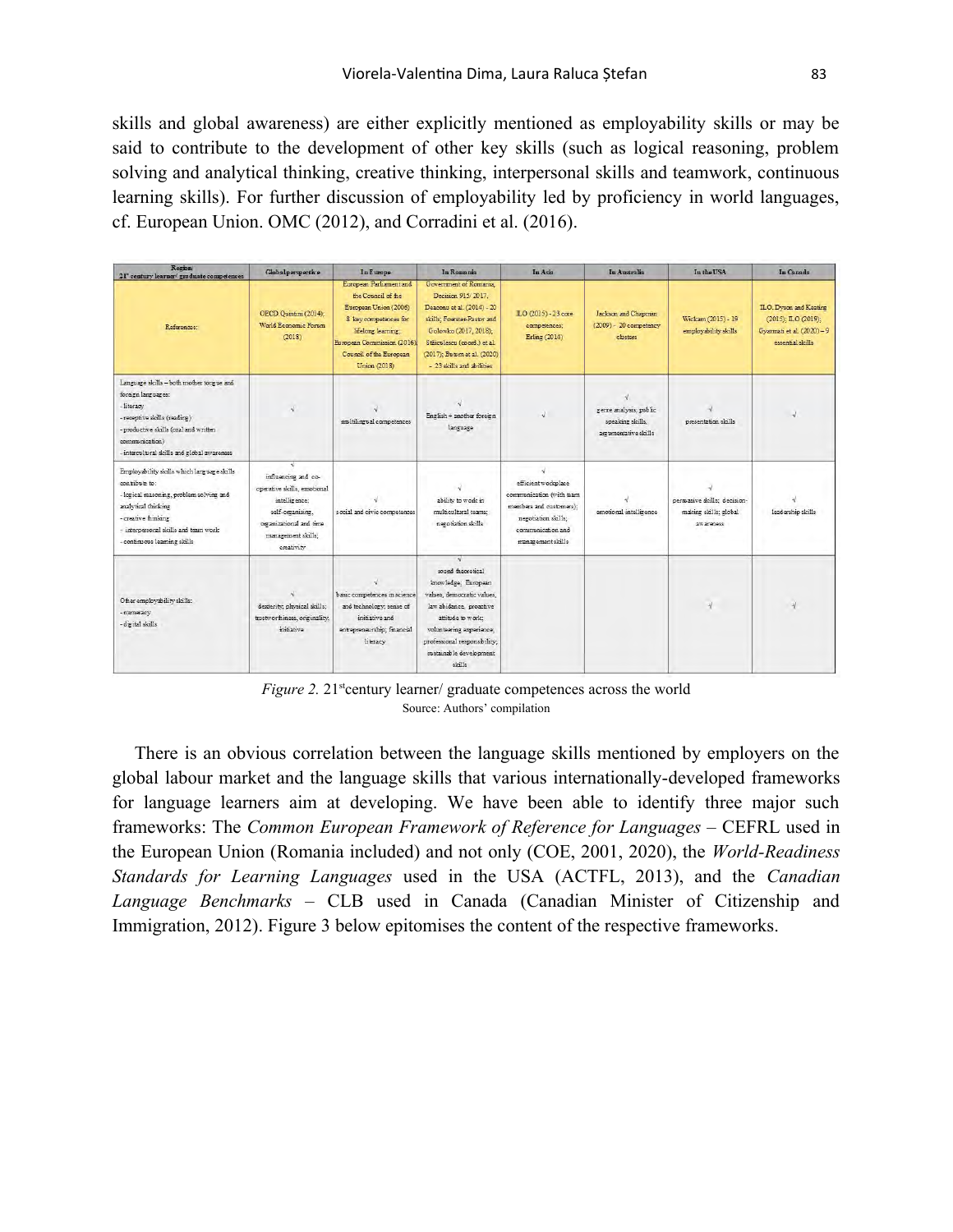| <b>Region</b><br>Language competence<br><b>framework</b> | In Europe                                                                                                                                                                                                                                                                                                                                                                                                                                                                              | In the USA                                                                                                                                                                                                                                                                                                                                                                                | In Canada                                                                                                                                                                                                                                                                                                                                                                                                                                                                                                                                                                                                                                                                   |
|----------------------------------------------------------|----------------------------------------------------------------------------------------------------------------------------------------------------------------------------------------------------------------------------------------------------------------------------------------------------------------------------------------------------------------------------------------------------------------------------------------------------------------------------------------|-------------------------------------------------------------------------------------------------------------------------------------------------------------------------------------------------------------------------------------------------------------------------------------------------------------------------------------------------------------------------------------------|-----------------------------------------------------------------------------------------------------------------------------------------------------------------------------------------------------------------------------------------------------------------------------------------------------------------------------------------------------------------------------------------------------------------------------------------------------------------------------------------------------------------------------------------------------------------------------------------------------------------------------------------------------------------------------|
| References:                                              | COE (2001, 2020)                                                                                                                                                                                                                                                                                                                                                                                                                                                                       | ACTFL (2013)                                                                                                                                                                                                                                                                                                                                                                              | Canadian Minister of Citizenship and Immigration. (2012)                                                                                                                                                                                                                                                                                                                                                                                                                                                                                                                                                                                                                    |
| Types of language competences                            | Common European Framework of Reference for Languages -<br>CEFRI.<br>Types of skills:<br>- reception skills (oral, audio-visual and reading comprehension),<br>- production skills (oral and written production),<br>- interaction skills (oral, written and online interaction)<br>- mediation skills (mediating a text, concepts, communication)<br>Types of communicative language competences:<br>- linguistic competence<br>- sociolinguistic competence<br>- pragmatic competence | World-Readiness Standards for Learning Languages with five goal areas:<br>- Communication<br>- Cultures<br>- Connections<br>- Comparisons<br>- Communities<br>Three goals to be met by learners of English as a second language:<br>- to communicate in social settings<br>- to achieve academically in all content areas<br>- to use English in socially and culturally appropriate ways | The Canadian Language Benchmarks (CLB) is a descriptive scale of<br>language ability in English as a Second Language (ESL) written as 12<br>benchmarks or reference points along a continuum from basic to<br>sdranced<br>Types of communicative language competences:<br>- grammatical knowledge<br>- textual knowledge<br>- functional knowledge<br>- sociolinguistic knowledge<br>- strategic competence<br>The CLB provide detailed descriptions of the listening, speaking, reading<br>and writing skills that adult learners of English have to exhibit, and<br>includes a series of competency tables, very similar to the self-<br>assessment grid in CEFRL (2001). |
| Levels of proficiency                                    | Six levels of proficiency:<br>- A1A2 (Basic user)<br>- BIB2 (Independent user)<br>- CIC2 (Proficient user)                                                                                                                                                                                                                                                                                                                                                                             | Standards, descriptors and progress indicators (for all grade levels and<br>proficiency levels) are continuously developed by TESOL International<br>Association - the Teachers of English to Speakers of Other Languages,<br>Inc.                                                                                                                                                        | similar to CEFRL (2001)                                                                                                                                                                                                                                                                                                                                                                                                                                                                                                                                                                                                                                                     |



To assess job seekers' proficiency in languages, employers across the world resort to internationally recognised exams and locally-developed examinations. There is a great list of internationally recognised UK or US-based examinations for proof of proficiency in English (CAE, IELTS, Pearson Test of English ― PTE, TOEFL, and so on). Locally-developed examinations include the Australian Adult Migrant English Program ― AMEP and Occupational English Test ― OET for the healthcare sector (in Australia, see Australian Government, not dated); the General English Proficiency Test ― GEPT, the EIKEN/Test of English for Academic Purposes ― TEAP, the College English Test ― CET, the Test of English Proficiency developed by Seoul National University ― TEPS, the Vietnam Standardized Test of English Proficiency ― VSTEP, the English Language Proficiency Assessment ― ELPA for the Malaysian Public Service (Asia, see Su et al., 2020).

In a nutshell, our exploration of the skills expected of learners/ graduates on four continents ― Europe, Asia, Australia, North America ― has pointed to the labour markets' needs for employees with good command of languages. The employers' demands correlate with international language competence frameworks in highlighting that knowledge of languages goes beyond grammatical and textual knowledge and includes awareness of functional, sociolinguistic, cross-cultural issues, to name but a few.

#### **The Need for Feedback Exchange in the (Language) Learning Process**

According to *Merriam Webster Dictionary Online*, feedback is "the transmission of evaluative or corrective information about an action, event, or process to the original or controlling source; also**:** the information so transmitted". As pointed out by *Encyclopedia Britannica*, feedback is a model of communication - based on the work of Norbert Wiener, "the so-called father of the science of cybernetics"; feedback means "to be responsive to [one's] own behaviour", to audit "[one's] own performance […] in order to avoid errors". Moreover, *Encyclopedia Britannica* highlights that "interactions between human beings in conversation" rely heavily on feedback.

In education, feedback is essential for the authentic communication between the two 'parties' directly involved in teaching and learning  $-$  i.e. teachers and learners  $-$  as it provides information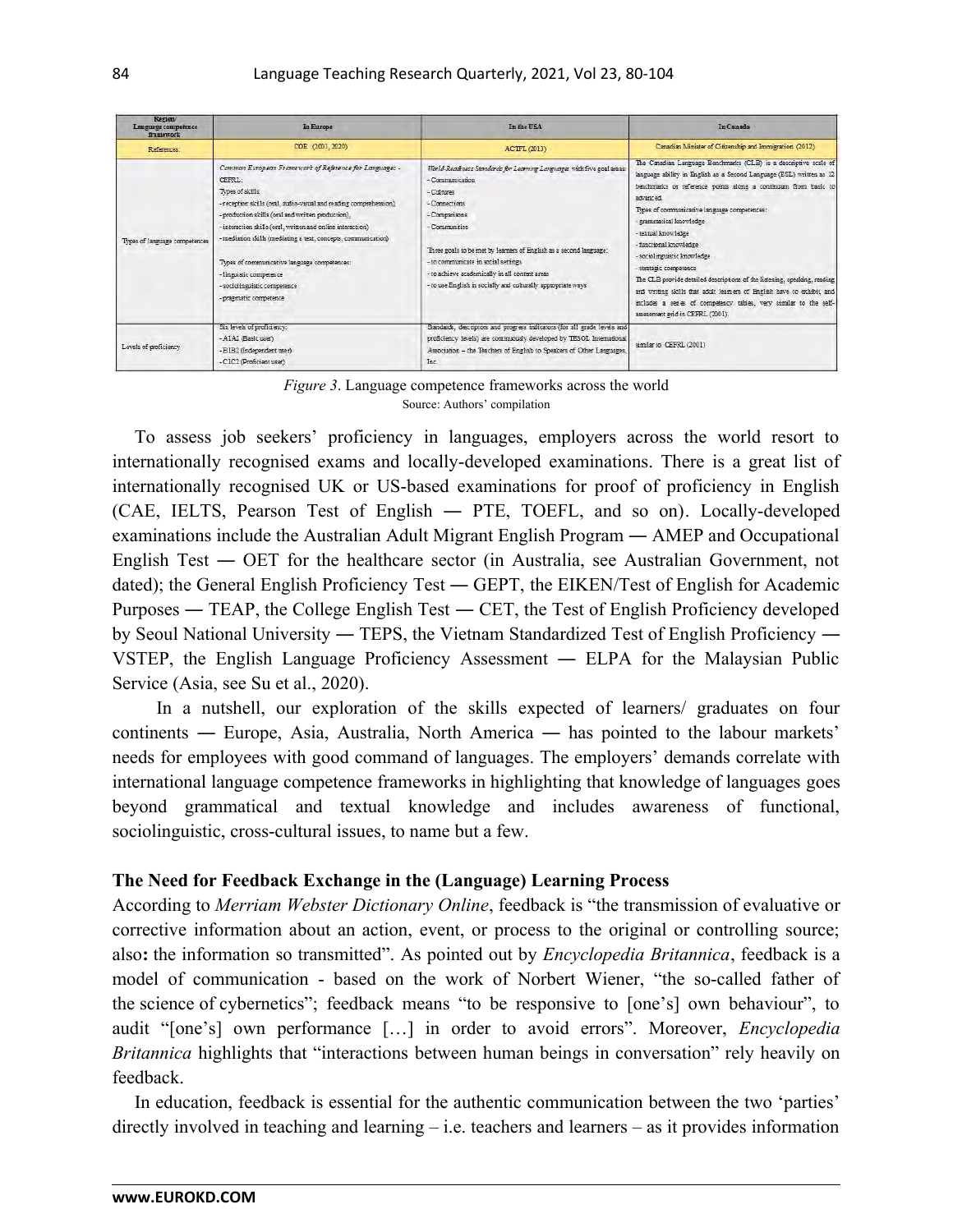on one's own behaviour that affects the others. According to Cozărescu et al. (2003), feedback is important for *awareness* (it helps to increase awareness of self, of one's behaviour and its effect upon the others); *identification of alternatives* (it helps to identify several behavioural options and improve how one relates with the others), and *evolution* (it helps to learn, develop and evolve).

Wiggins (2004) highlights the distinction between feedback, evaluation and guidance. For Wiggins, feedback is "useful information about what was and was not accomplished, given a specific goal. It thus is not guidance (advice based on feedback) or evaluation (a value judgment about the meaning of the results)". To this effect, offering feedback is, in fact, an opportunity to objectively describe accomplishment (and, hence, reinforce it) and non-accomplishment (and, afterwards, identify its roots and allow for remedial work).

As regards types of feedback used in language education, the literature refers to a variety of aspects: positive versus negative feedback, internal versus external feedback, direct versus indirect feedback, explicit versus implicit feedback, corrective versus supportive feedback (for a review of literature on each type; see Ypsilandis, 2014). More specifically, "positive feedback refers to judgements implying satisfaction with the learner's performance" while "negative feedback implies criticism and the need for changes" (Askew, 2004: 7). Internal feedback is based on one's self-monitoring, whereas external feedback comes from somebody else (e.g., a peer, a teacher; see Ypsilandis, 2014). Direct feedback is "a straight and immediate correction mechanism" applied explicitly by the teacher, while indirect feedback is "an indicator of a flaw without any specification on the error" by the teacher (Ypsilandis, 2014: 192). Explicit feedback is "typically provided by the teacher", whereas implicit feedback is "offered by any external source, possibly a co-speaker" (Ypsilandis, 2014: 193). Corrective feedback "aims to the noticing of a flaw, the immediate correction by repetition of an acceptable / expected version and [...] a more permanent long term correction of unacceptable language", while supportive feedback "aims to assist the learning process without having to correct or require an outcome from the learner, […] it does not reward or punish" (Ypsilandis, 2014: 193; see also Evans et al., 2010, Russell & Spada, 2006, Reinders & Mohebbi, 2018); supportive feedback comes in the form of clarifications and explanations on new input provided by "the teacher, the software, a colearner or a listener" (Ypsilandis, 2014: 190). For discussions on types of feedback in education, see also Mackey et al. (2000), Swinson & Harrop (2012), Boud & Molloy (2013), Boyle & Charles (2013) and references cited therein.

As evident from the previous definitions, there are several sources of feedback in the learning process: "from self, from peers and from the other 'party'", and each source applies to both teachers and learners (Dima et al., 2012: 21, see also Dima, 2007, and sources cited therein). Figure 6 below epitomises how frameworks mention feedback to teachers and learners from all three sources for (language) teaching across the world. As regards feedback received by and offered to teachers, the frameworks for (language) teaching we consulted frequently refer to "feedback from self" and "feedback from peers", whereas "feedback from learners" is more sporadically referred to. As regards feedback received by and offered to learners, the frameworks for (language) teaching we consulted indicate "feedback from teachers" as the most common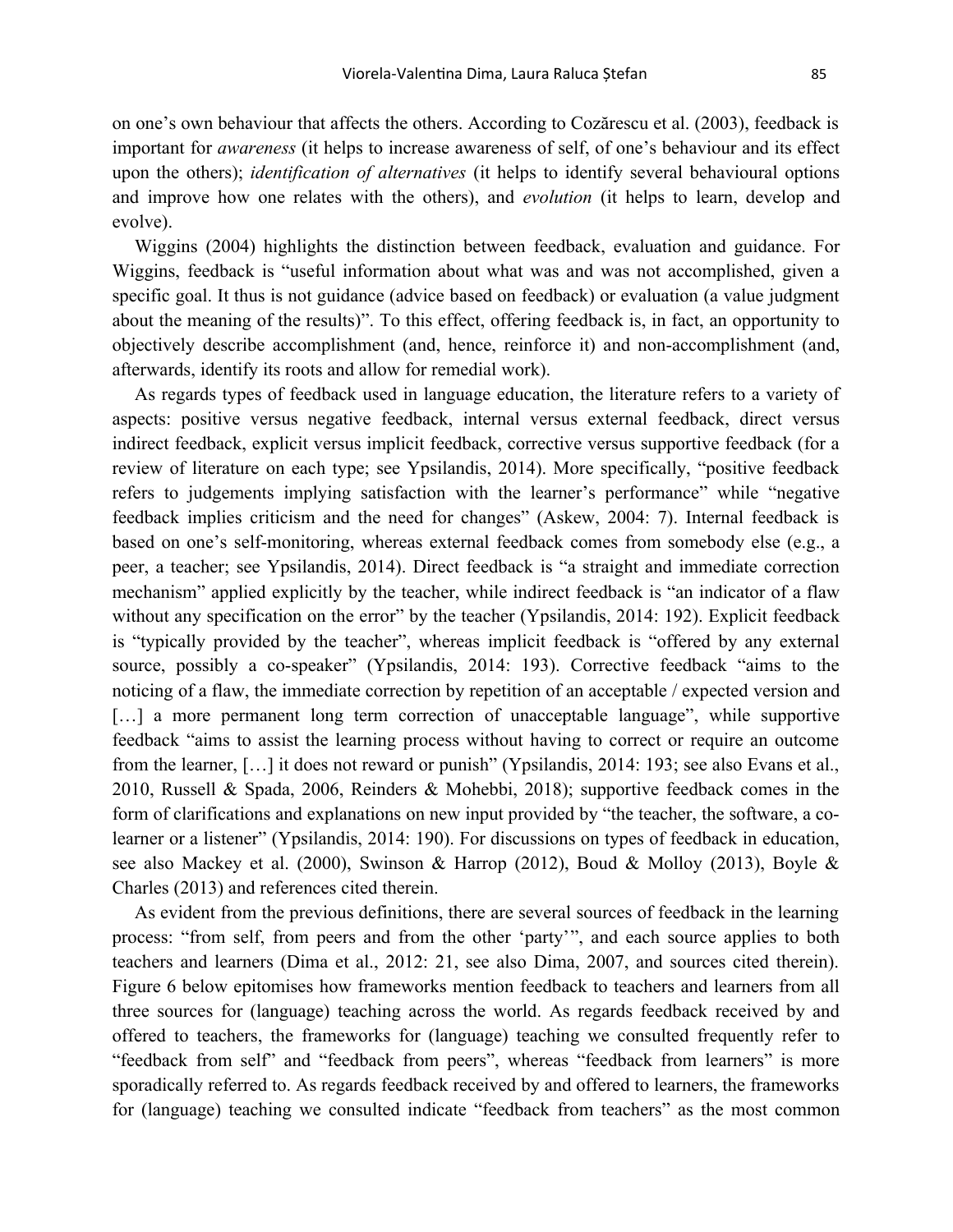| Region          | feedback<br>from self<br>Teacher<br>from | from peers<br>Teacher<br>feedback | feedback<br>learners<br>Teacher<br>from | self<br>feedback<br>from self<br>Learner | from peers<br>feedback<br>Learner | feedback<br>Learner<br>teachers<br>from | <b>References</b>                                                                                                    |
|-----------------|------------------------------------------|-----------------------------------|-----------------------------------------|------------------------------------------|-----------------------------------|-----------------------------------------|----------------------------------------------------------------------------------------------------------------------|
| At global level |                                          |                                   |                                         |                                          |                                   |                                         | Education International & Oxfam Novib. (2011):<br>OECD (2013); UNESCO (2015)                                         |
| In Europe       |                                          |                                   |                                         |                                          |                                   |                                         | COE-ECML. Muresan et al. (2007); COE-ECML-<br>CEFRLT (2016-2019)                                                     |
| In Romania      |                                          |                                   |                                         |                                          |                                   |                                         | MEC. Gliga, L. (coord.). (2002); MECS (not dated);<br>MECS (2015, 2016); Government of Romania.<br>Decision 915/2017 |
| In Asia         |                                          |                                   |                                         |                                          |                                   |                                         | Nguyean (2013); UNESCO (2016); Teachers'<br>Council of Thailand (2018)                                               |
| In Australia    |                                          |                                   |                                         |                                          | i t                               |                                         | Norris (1999); Western Australia Department of<br>Education and Training (2004); ACARA (2011);<br>OECD. Révai (2018) |
| In the USA      | ×ī                                       |                                   | v                                       |                                          | $\overline{a}$                    |                                         | NCATE (2008); NBPTS, 2010; NCEE (2020); NEA<br>(2020a, b)                                                            |
| In Canada       |                                          |                                   |                                         |                                          |                                   |                                         | Faez (2011); Canadian Minister of Citizenship and<br>Immigration (2012); NCEE (not dated)                            |

source of feedback, followed by "feedback from self", whereas "feedback from peers" is barely mentioned.

*Figure 6.* Feedback to teachers and learners in (language) teaching frameworks across the world Source: Authors' compilation

As pointed throughout this section, feedback exchange is crucial in (language) learning, with positive effects on both teachers and learners. Thus, we may safely say that feedback exchange contributes to the personal and professional development of all parties involved, helping them "build a positive and realistic level of self-esteem" (Marinescu, 2010: 612), become more aware of self and others, more autonomous, and, ultimately, more successful in their endeavours.

# **Case Study: Feedback Exchange Occasioned by ESP Classes at the Bucharest University of Economic Studies ― ASE, Romania**

# **Research Aims and Methodology**

The case study aims to explore the advantages of resorting to feedback exchange in ESP classes. More specifically, we embark upon a qualitative analysis of student opinions on the usefulness of various ESP activities for personal, academic and professional development. The analysis is based on data collected by means of Feedback Reports<sup>[1](#page-6-0)</sup> designed by the authors, in two stages, as described in Figure 7 below:

<span id="page-6-0"></span><sup>1</sup> Feedback Reports 1 and 2 are rendered in Appendix 1 and 2, respectively.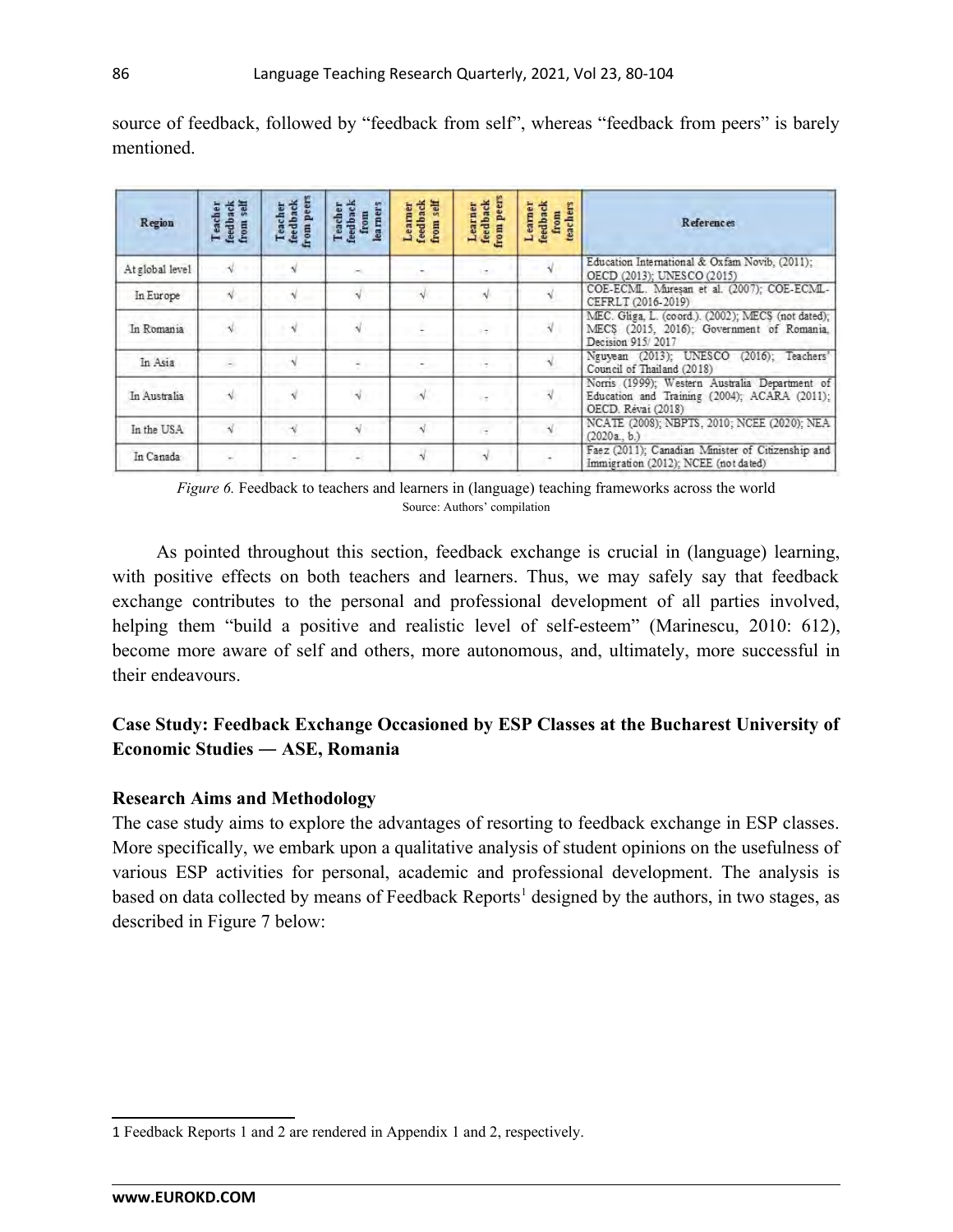| Feedback Report 1                                            | Feedback Report 2                                            |  |  |
|--------------------------------------------------------------|--------------------------------------------------------------|--|--|
| $\bullet$ 5 questions                                        | • 11 questions                                               |  |  |
| • 450 first year students in the period 2014-2017:           | . 225 first year students in the period 2015-2017:           |  |  |
| • 225 students from the Faculty of Economic Cybernetics,     | • 150 students from the Faculty of Economic Cybernetics,     |  |  |
| Statistics and Informatics                                   | Statistics and Informatics.                                  |  |  |
| • and 225 students from the Faculty of Accounting and        | · and 75 students from the Faculty of Accounting and         |  |  |
| Management Information Systems                               | Management Information Systems                               |  |  |
| distributed to obtain students' views on the ESP units from: | distributed to obtain students' views on the ESP units from: |  |  |
| • both semesters of the 2014-2015 academic vear              | ٠                                                            |  |  |
| • and the first semesters of the 2015-2016 and 2016-2017     | • the second semesters of the 2015-2016 and 2016-2017        |  |  |
| academic years                                               | academic years                                               |  |  |

 *Figure 7.* Information on the Feedback Reports designed by the authors to obtain students' views on the ESP units

In what follows, we illustrate the answers we obtained for both types of Feedback Reports, after we briefly describe the way in which ESP classes take place.

# **A few Remarks on ESP Classes Taught at the Bucharest University of Economic Studies - ASE, Romania**

English for Business seminars is included in the curricula of all of the Faculties of the Bucharest University of Economic Studies — ASE, Romania<sup>[2](#page-7-0)</sup>. Such seminars aim to develop both productive and receptive skills in English (e.g. reading, listening, speaking, writing), while providing opportunities for the acquisition of specialised (business) vocabulary, for the revision of grammar issues, for translation practice, as well as for simulating real-life work-related situations (such as job interviews, oral presentations, meetings, negotiations, exchange of business correspondence).

During the time the Feedback Reports were administered to the students from the two aforementioned Faculties, the English for Business seminars were taught based on textbooks developed by ASE's academic staff ― Ioncică et al. (2011) was used as the main textbook for Accounting students, while Condruz-Băcescu et al. (2013, 2014) were used as the main textbooks for Cybernetics students. When the need arose, the respective textbooks were supplemented by materials designed by the teacher, as well as by excerpts from textbooks edited by international publishers.

#### **Results**

#### **Findings on Feedback Report 1**

Feedback Report 1 was used by the English teacher (Viorela Dima) to find out more about how students perceive the English class to improve teaching and learning. As pointed out above, Feedback Report 1 was elicited from students in two steps ― first, throughout the 2014-2015 academic year, and then, during the first semesters of the 2015-2016 and 2016-2017 academic

<span id="page-7-0"></span><sup>2</sup> For details regarding the foreign languages included in the curricula, the number of hours per week, the number of semesters etc., see Dima et al. (2018).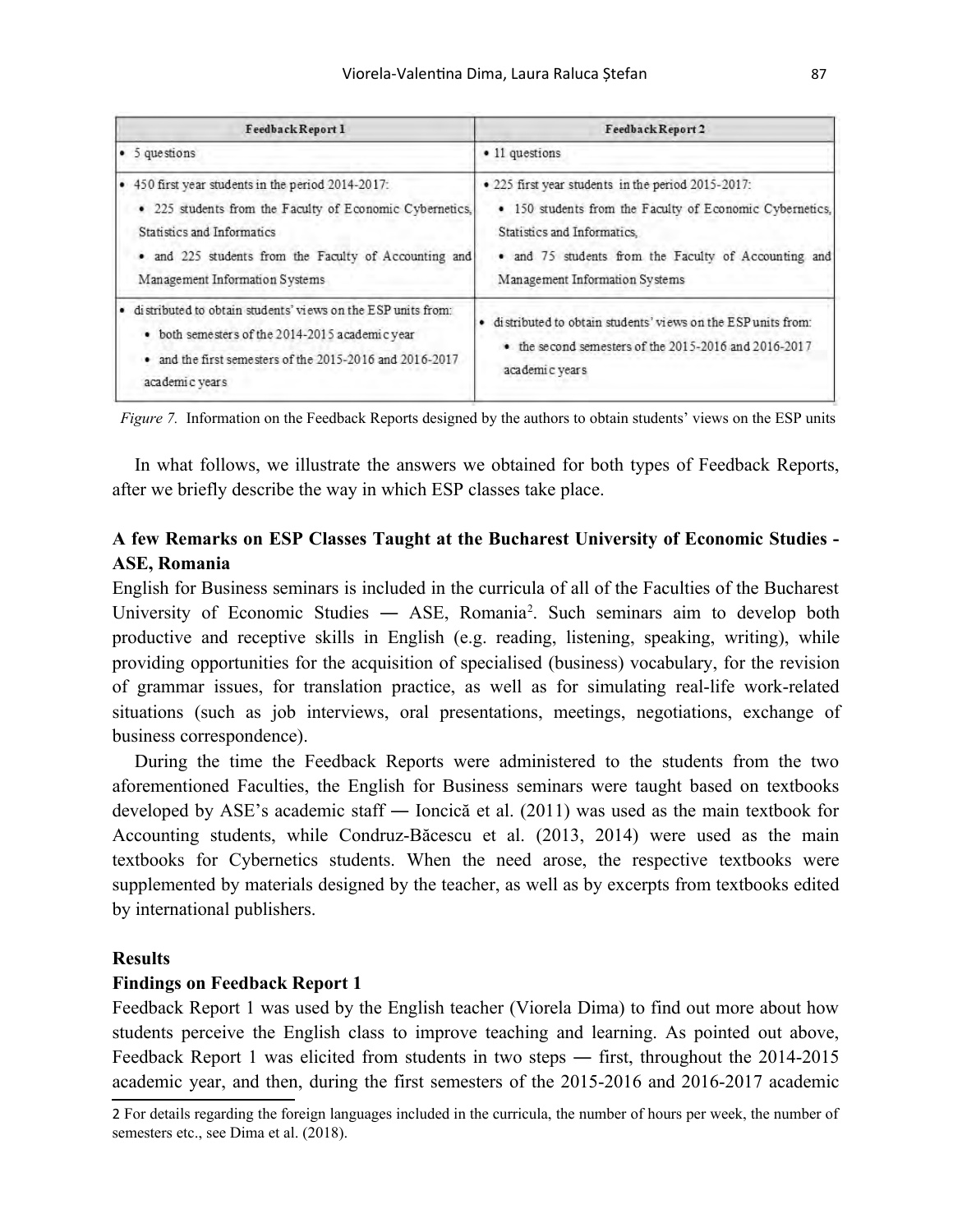years. By analysing and comparing the responses we found in the two steps, we realised that they are very similar across generations and across Faculties, which is why we choose to present them together in Table 1 below.

| Findings on Feedback Report 1    |                                                                                                                                                                                                                                                                                                                                                                                                                                                                                                                                                                                                                                                                                                                                                                                                                                                                                                                                                                                                                                                                                                                                                                                                        |  |  |
|----------------------------------|--------------------------------------------------------------------------------------------------------------------------------------------------------------------------------------------------------------------------------------------------------------------------------------------------------------------------------------------------------------------------------------------------------------------------------------------------------------------------------------------------------------------------------------------------------------------------------------------------------------------------------------------------------------------------------------------------------------------------------------------------------------------------------------------------------------------------------------------------------------------------------------------------------------------------------------------------------------------------------------------------------------------------------------------------------------------------------------------------------------------------------------------------------------------------------------------------------|--|--|
| Aspect under<br>scrutiny         | Student answers to Feedback Report 1                                                                                                                                                                                                                                                                                                                                                                                                                                                                                                                                                                                                                                                                                                                                                                                                                                                                                                                                                                                                                                                                                                                                                                   |  |  |
| Lesson content                   | Students from both Faculties: developed their "general knowledge" and "knowledge<br>about how economy works", both at national/local and at global level.<br><b>Accounting students:</b><br>"understand the domain better"<br>express confidence that ESP classes develop their ability to "find solutions to<br>economic problems I'll encounter when I become an accountant".<br>"the content of the lesson was very diverse and well structured. I find it useful and<br>very interesting".<br>Cybernetics students perceive exposure to "cross-cultural aspects" and "foreign<br>traditions" during the ESP classes as an advantage.                                                                                                                                                                                                                                                                                                                                                                                                                                                                                                                                                               |  |  |
| Language skills<br>developed     | <b>Students from both Faculties:</b><br>$\bullet$<br>developed mostly their (business) vocabulary, speaking/communication, writing<br>and reading skills.<br>to a lesser extent, they developed listening and translation skills,<br>the least developed skilled is use of grammar<br>٠<br>few responses also pointed to the development of "all skills slightly", or "nothing<br>worth mentioning"<br>Accounting students: ESP classes help them "describe information objectively",<br>"compare and contrast ideas", "agree and disagree politely", "increase persuasion skills"<br>Cybernetics students: practising language skills is seen as a means of improving<br>"emotional skills" or "supporting my point of view" (either in writing or during a debate)                                                                                                                                                                                                                                                                                                                                                                                                                                   |  |  |
| Transferable skills<br>developed | <b>Students from both Faculties:</b><br>$\bullet$<br>the most frequently developed transferable skill is writing for work (e.g. the job<br>application file - CV and Cover Letter; in-company communication items - e-mails,<br>memos, reports, graph descriptions; business-to-client communication items - orders<br>and offers, complaints and adjustments)<br>developed work-related oral communication skills (job interview strategies, oral<br>presentations, "keeping a conversation going")<br>increased awareness of non-verbal aspects such as "professional outfit" and<br>"body language"<br>increased "time management" and "teamwork" skills, as well as "confidence"<br><b>Accounting students:</b><br>٠<br>developed "creativity" and "research skills", "learned how to listen to and<br>understand others" and "how to adapt to new situations"<br>other responses: "know ourselves better", "evaluate my own work", improving<br>"my ability of making feedback reports".<br><b>Cybernetics students:</b><br>developed "strategic intelligence (e.g. what steps to follow to get the job I want)"<br>other responses; became aware of "how to act and behave in society", "keeping |  |  |

Table 1.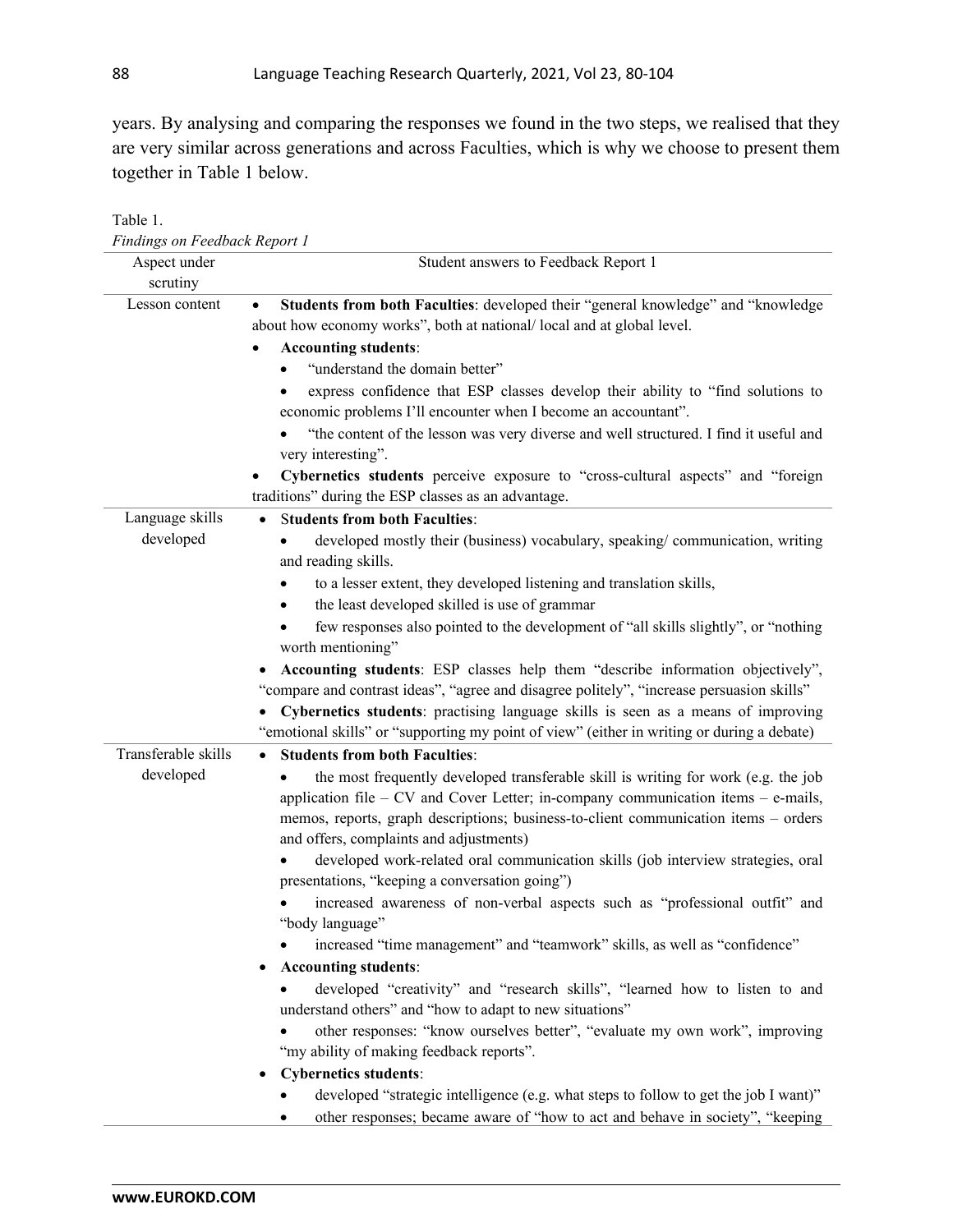| Aspect under<br>scrutiny | Student answers to Feedback Report 1                                                                                                                                                                                                                                                          |
|--------------------------|-----------------------------------------------------------------------------------------------------------------------------------------------------------------------------------------------------------------------------------------------------------------------------------------------|
|                          | calm in front of the others", "acting reliably and independently", "exploring our<br>personal qualities", "being articulate, accurate, speaking in public", "being<br>responsible, being punctual, being able to make decisions", "being attentive to details",<br>becoming more "confident". |
| Use of acquired          | Students from both Faculties: both language and transferable skills developed during<br>$\bullet$                                                                                                                                                                                             |
| skills outside the       | ESP seminars are seen as useful for:                                                                                                                                                                                                                                                          |
| ESP classes              | their future career (finding a job and doing their best at it)                                                                                                                                                                                                                                |
|                          | other subjects in school (be they taught in Romanian or English)<br>٠                                                                                                                                                                                                                         |
|                          | extra-curricular activities (participation in workshops and debates, or in activities<br>as members of student organisations)                                                                                                                                                                 |
|                          | studying or working abroad                                                                                                                                                                                                                                                                    |
|                          | daily life (conversation with foreigners, watching TV shows "without subtitles",<br>reading or listening to the news)                                                                                                                                                                         |
|                          | Accounting students: use what they learn in ESP classes while "helping family [with<br>the family business or with homework] and friends", "in society", while "travelling".<br>"English classes are useful and relevant to my life-long ambition of living and                               |
|                          | working abroad".                                                                                                                                                                                                                                                                              |
|                          | Cybernetics students: use the skills developed during ESP classes to "translate for<br>$\bullet$<br>school or work"                                                                                                                                                                           |
|                          | "I don't know where I can use what I've learned but definitely I feel smarter".                                                                                                                                                                                                               |
| Further work             | <b>Students from both Faculties:</b><br>٠                                                                                                                                                                                                                                                     |
| needed                   | frequently<br>mentioned<br>most<br>areas:<br>grammar,                                                                                                                                                                                                                                         |
|                          | speaking/conversation/pronunciation, vocabulary, listening, reading, writing/spelling,<br>or "all skills"                                                                                                                                                                                     |
|                          | less frequently mentioned areas: "intercultural skills", "public speaking", "I don't<br>feel I have to improve anything now".                                                                                                                                                                 |
|                          | Accounting students: "I need to make a greater effort because the teacher speaks only                                                                                                                                                                                                         |
|                          | in English", "I have to improve confidence and avoid making mistakes", "There is always<br>room for improvement and I have a lot of work to do".                                                                                                                                              |
|                          | Cybernetics students: would like to "overcome shyness", "improve myself in all                                                                                                                                                                                                                |
|                          | aspects", "be a good mentor for others, as the quality of a member of a team can                                                                                                                                                                                                              |
|                          | encourage others to learn from them", are aware of the fact that "you are never good                                                                                                                                                                                                          |
|                          | enough, there is always room for improvement".                                                                                                                                                                                                                                                |
| Other issues             | <b>Students from both Faculties:</b> disliked issues such as:<br>$\bullet$                                                                                                                                                                                                                    |
| (not explicitly          | curriculum design (having one ESP class per week "is not enough")                                                                                                                                                                                                                             |
| elicited)                | content (some exercises are "too difficult" or "too long", too much or too little                                                                                                                                                                                                             |
|                          | grammar practice, too much or too little translation practice, too much exposure to<br>acronyms),                                                                                                                                                                                             |
|                          | manner of delivery ("not covering all the items in a unit" in class, the teacher                                                                                                                                                                                                              |
|                          | "speaking only in English" or "speaking too fast").                                                                                                                                                                                                                                           |

#### **Findings on Feedback Report 2**

Since numerous responses received for the questions in Feedback Report 1 during the 2014-2015 academic year referred to ESP classes contributing to students' examination of self (i.e. own strengths and weaknesses, be they related to the mastery of English or not), as well as of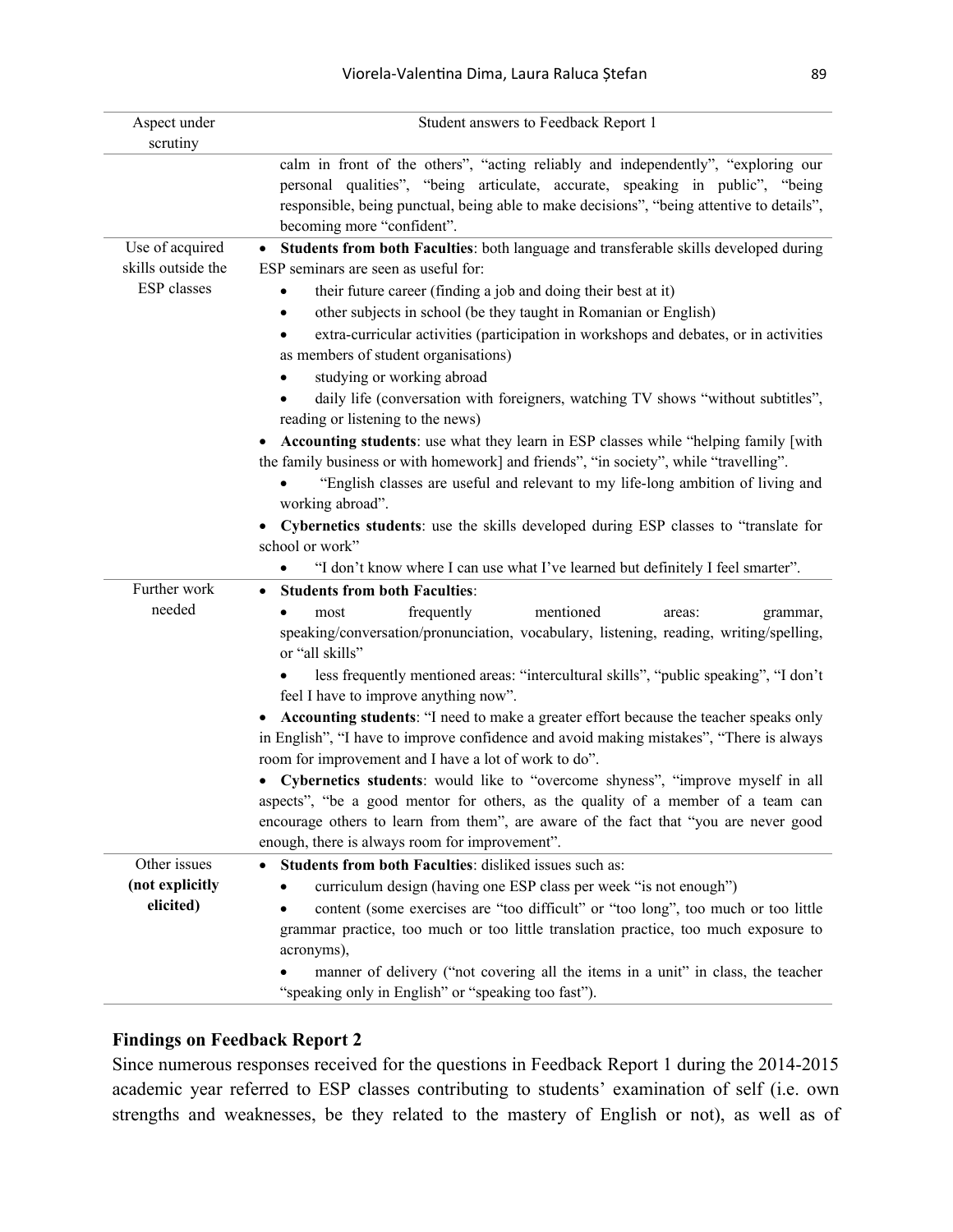exploration of the others (e.g. teamwork abilities), the English teacher (Viorela Dima) decided to further explore these two issues in cooperation with one of the University's psychologists (Laura Ştefan). Thus, we designed together Feedback Report 2 and invited students to respond to it during the second semesters of the 2015-2016 and 2016-2017 academic years, after accustoming students to feedback exchange by using Feedback Report 1 during the first semesters of the same academic years. By analysing the responses received for Feedback Report 2, we again noticed that they are very similar across generations and across Faculties, which is why we present them together in Table 2 below.

Table 2. *Findings on Feedback Report 2*

| Aspect under<br>scrutiny                                 | Student answers to Feedback Report 2                                                                                                                                                                                                                                                                                                                 |
|----------------------------------------------------------|------------------------------------------------------------------------------------------------------------------------------------------------------------------------------------------------------------------------------------------------------------------------------------------------------------------------------------------------------|
| Opportunity for<br>teamwork during<br><b>ESP</b> classes | Students from both Faculties: ESP classes provide opportunity for teamwork<br>during activities where the teacher explicitly instructed them to work in pairs/<br>teams (e.g. role plays, preparing and delivering oral presentations, simulating job<br>interviews etc.),<br>but also when they were not instructed to do so (e.g. solving grammar, |
|                                                          | vocabulary, reading, listening exercises in class, doing homework, sharing homework<br>using social media).                                                                                                                                                                                                                                          |
| Positive<br>impressions on<br>teamwork                   | Students from both Faculties: students perceive teamwork as "interesting",<br>"creative", "pleasant", "fun", "efficient", and an occasion "to get to know the others<br>better", "to listen to other people's opinions", "to see a different perspective", "to correct<br>each other".                                                               |
|                                                          | Accounting students: teamwork is an opportunity "to express stability, respect,<br>understanding, appreciation towards colleagues", and that they appreciated "the politeness<br>of colleagues".                                                                                                                                                     |
|                                                          | "four brains are better than one", "the final result is better than one person's<br>work", "teamwork facilitates exchange of knowledge and experience between<br>students", "the teamwork method has the purpose to make you more attentive in class<br>than if you work individually".                                                              |
|                                                          | Cybernetics students: teamwork is "an occasion to practice agreeing and disagreeing<br>politely", "helpful in solving difficult issues";                                                                                                                                                                                                             |
|                                                          | while engaged in teamwork, "I improved my own knowledge", "I improved<br>language skills" (e.g. speaking fluently, pronunciation, vocabulary, reading),                                                                                                                                                                                              |
|                                                          | became more "confident", "creative", "patient", "open-minded", "aware of my<br>language errors", "learned how to do what I don't know".                                                                                                                                                                                                              |
| Negative<br>impressions on<br>teamwork                   | Students from both Faculties: it is difficult "to reach consensus", "to keep up with<br>the rest", "to manage time, when the team members have different schedules", "to manage<br>disagreement".                                                                                                                                                    |
|                                                          | dislike it when they are "not appreciated as an individual", or when "the workload<br>is not evenly distributed", "not everybody contributes equally", or when "some take<br>advantage of the other team members while doing nothing".                                                                                                               |
| Students'<br>perception of own<br>contribution to ESP    | Students from both Faculties: students mentioned contributing by: "solving<br>exercises", "sharing opinions", "doing homework", "listening to the others attentively",<br>"showing interest" in classroom debates, or merely "attending class".                                                                                                      |
| classes                                                  | Some students honestly admit they "didn't contribute" (for lack of interest,<br>$\bullet$                                                                                                                                                                                                                                                            |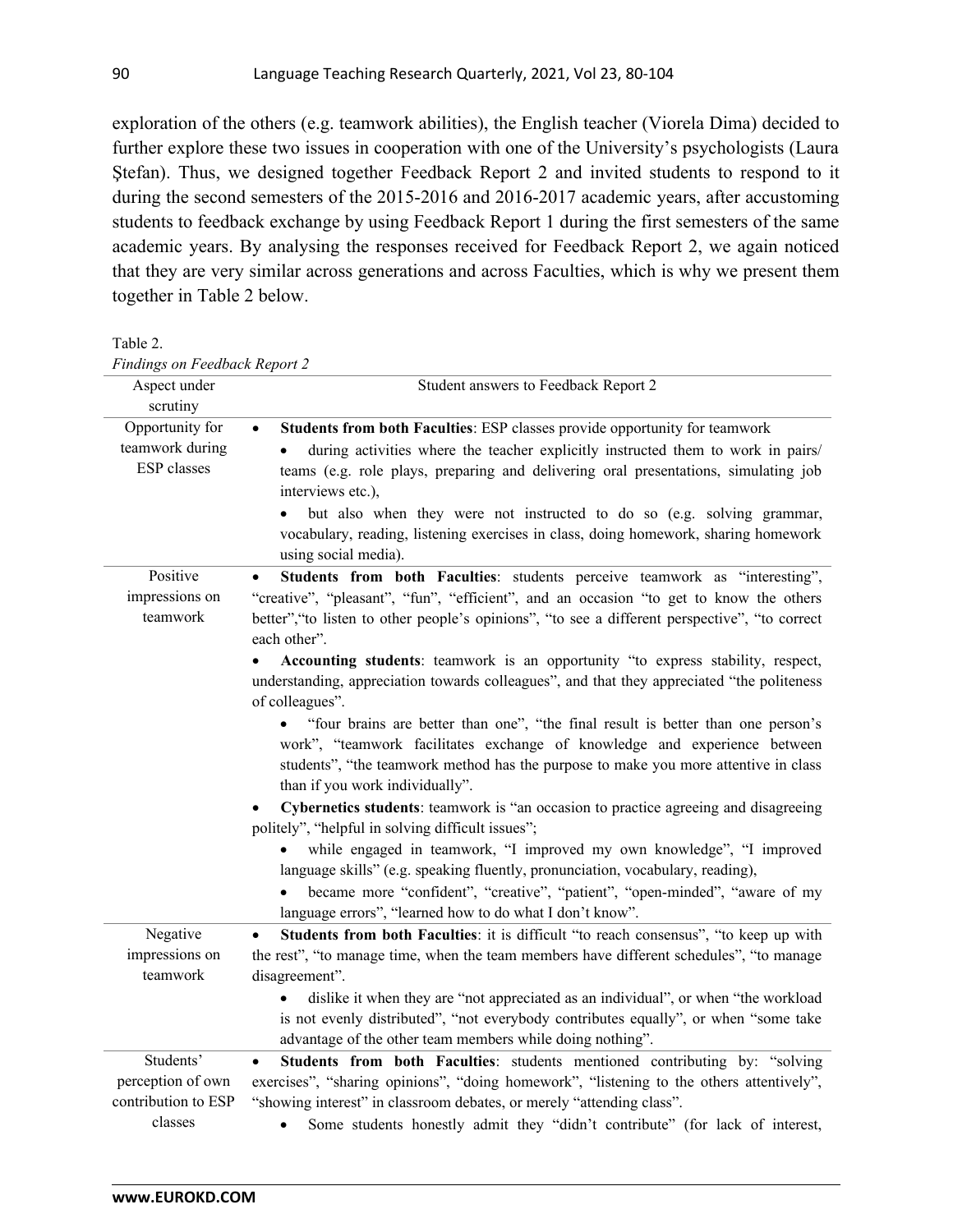| Aspect under<br>scrutiny                                          | Student answers to Feedback Report 2                                                                                                                                                                                                                                                                                                                                                                                                                                                                                                                                                                                                                                                                                                                                                                                                                                                                                                               |
|-------------------------------------------------------------------|----------------------------------------------------------------------------------------------------------------------------------------------------------------------------------------------------------------------------------------------------------------------------------------------------------------------------------------------------------------------------------------------------------------------------------------------------------------------------------------------------------------------------------------------------------------------------------------------------------------------------------------------------------------------------------------------------------------------------------------------------------------------------------------------------------------------------------------------------------------------------------------------------------------------------------------------------|
|                                                                   | shyness etc.) or they "skipped class".                                                                                                                                                                                                                                                                                                                                                                                                                                                                                                                                                                                                                                                                                                                                                                                                                                                                                                             |
| Students'<br>perception of peer<br>contribution to ESP<br>classes | Students from both Faculties: peers contributed by "solving exercises", "sharing<br>opinions", "doing homework".<br>students appreciate it when the others "help me do my homework".<br>generally, students highlight the positive aspects in their peer's contribution to<br>٠<br>class, but they also try to be objective and write that "some colleagues contribute<br>more, others less", some contribute "on their own, others on the teacher's                                                                                                                                                                                                                                                                                                                                                                                                                                                                                               |
|                                                                   | initiative".                                                                                                                                                                                                                                                                                                                                                                                                                                                                                                                                                                                                                                                                                                                                                                                                                                                                                                                                       |
| Students'<br>perception of own<br>behaviour during<br>ESP classes | Students from both Faculties: "don't know" whether they disturb colleagues, or<br>$\bullet$<br>"hope I didn't disturb anyone".<br>Some students admit they disturbed the class by "being late", "not paying enough<br>attention", or "being too loud".                                                                                                                                                                                                                                                                                                                                                                                                                                                                                                                                                                                                                                                                                             |
| Students'                                                         | Students from both Faculties: most feel peers "didn't disturb me" in any way during<br>$\bullet$                                                                                                                                                                                                                                                                                                                                                                                                                                                                                                                                                                                                                                                                                                                                                                                                                                                   |
| perception of peer<br>behaviour during<br><b>ESP</b> classes      | class, but that they were "friendly" and "entertaining".<br>some peers disturb the class by "being late", "being too noisy/loud", "talking<br>$\bullet$<br>about side issues", "asking silly questions", or "playing on their mobile".                                                                                                                                                                                                                                                                                                                                                                                                                                                                                                                                                                                                                                                                                                             |
| Students'<br>perception of own<br>relationship to<br>peers        | Students from both Faculties: by engaging in teamwork, students feel that they<br>"completed each other", "learned a lot from each other", liked "to respect and be<br>respected", "learned to accept others' opinions", "learned to listen to my coworkers",<br>"made connections between my ideas and my colleagues' ideas", "became aware of my<br>strengths and weaknesses", "became more patient/ communicative", "we got to know each<br>other better".                                                                                                                                                                                                                                                                                                                                                                                                                                                                                      |
|                                                                   | <b>Accounting students:</b>                                                                                                                                                                                                                                                                                                                                                                                                                                                                                                                                                                                                                                                                                                                                                                                                                                                                                                                        |
|                                                                   | mentioned learning about oneself ("the most important thing I learned is that<br>sometimes I can be wrong", "learned to correct my own mistakes", "I learned I am not<br>capable of voicing my opinions with confidence", "I learned I can be a good<br>coordinator", "I appreciate myself more than I did before", "I have to contribute, to get<br>involved and help others", "I have to be more gentle when I tell my opinion and to<br>trust myself more when I speak in English")<br>• appreciate their peers ("my colleagues help me evaluate my abilities").<br><b>Cybernetics students:</b>                                                                                                                                                                                                                                                                                                                                                |
|                                                                   | learning about oneself ("I like to socialise", "I like being in the company of<br>quality people", "I am a good organiser/ team worker", "I possess greater knowledge"<br>- in terms of economic content or language proficiency, or "I am not courageous<br>enough", "I am too shy", teamwork is "an amazing opportunity to learn and to control<br>my reactions")<br>improving oneself - the need to be more "sociable", "tactful", "flexible",<br>"organised", to "pay more attention", "become a better student". Teamwork proves to<br>be satisfactory: "I did my best to help my colleagues and I like to think that they feel<br>the same. Because in the end I think we made a great team".<br>appreciate their peers ("My colleagues stimulated my competitive side",<br>"challenged my critical thinking", "I have smart and intelligent colleagues - most of<br>them – and that forces me to be at their level. I like their company"). |
| Skills developed<br>during ESP classes                            | Students from both Faculties: "learned new content", "developed my vocabulary",<br>"improved writing", "improved ability to write business correspondence", improved<br>speaking/ pronunciation/ communication/ persuasion, as well as listening, reading or                                                                                                                                                                                                                                                                                                                                                                                                                                                                                                                                                                                                                                                                                       |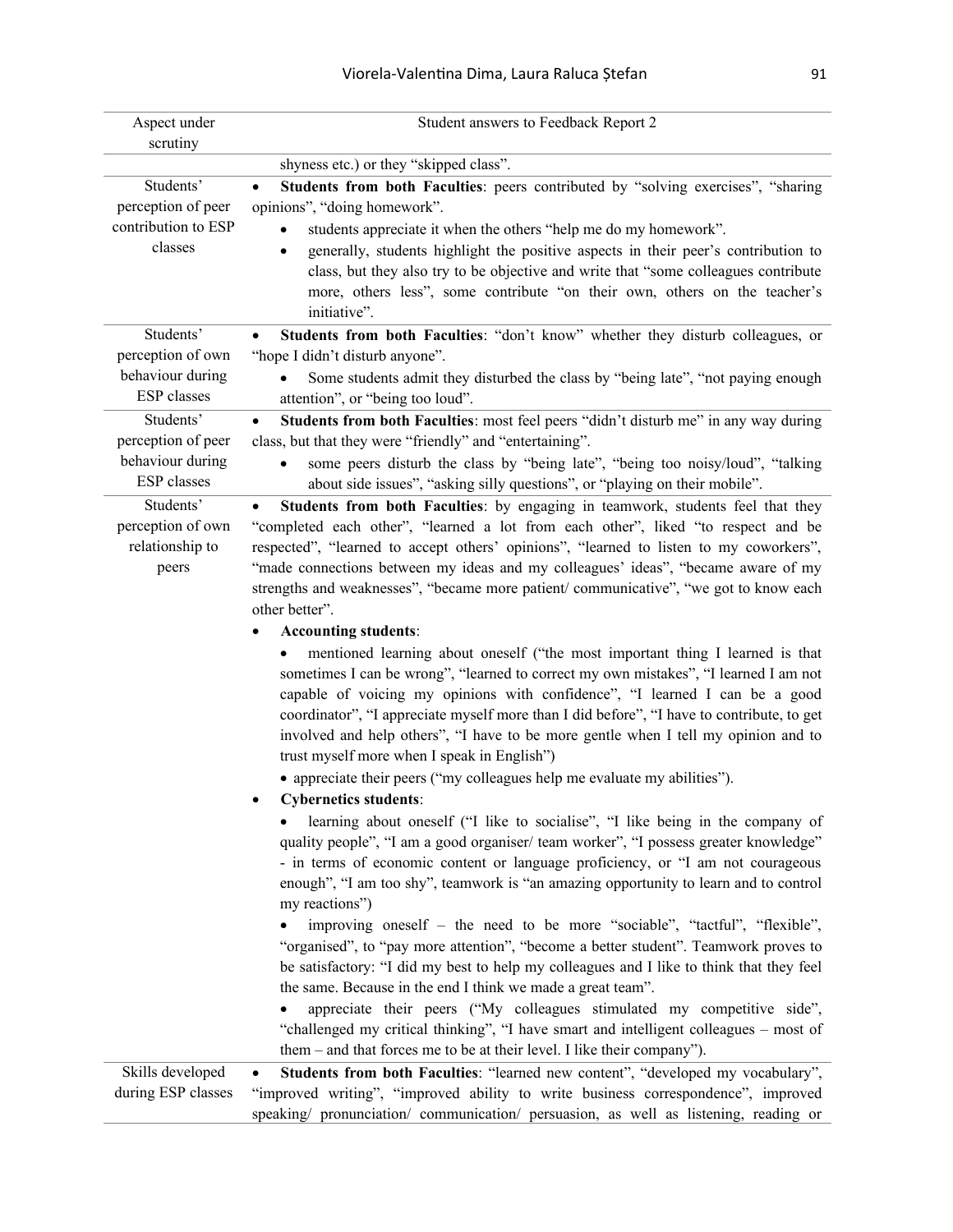| Aspect under                                                | Student answers to Feedback Report 2                                                                                                                                                                                                                                                                                                                                                                                                                                                                                                                                                                                                                                                                                                                                                                                                                                                                                                                                                                                                                                    |
|-------------------------------------------------------------|-------------------------------------------------------------------------------------------------------------------------------------------------------------------------------------------------------------------------------------------------------------------------------------------------------------------------------------------------------------------------------------------------------------------------------------------------------------------------------------------------------------------------------------------------------------------------------------------------------------------------------------------------------------------------------------------------------------------------------------------------------------------------------------------------------------------------------------------------------------------------------------------------------------------------------------------------------------------------------------------------------------------------------------------------------------------------|
| scrutiny                                                    |                                                                                                                                                                                                                                                                                                                                                                                                                                                                                                                                                                                                                                                                                                                                                                                                                                                                                                                                                                                                                                                                         |
|                                                             | translation skills, became aware of "formal language" to be used in class or in a work<br>environment.                                                                                                                                                                                                                                                                                                                                                                                                                                                                                                                                                                                                                                                                                                                                                                                                                                                                                                                                                                  |
|                                                             | Few students write that they developed "very little" or "nothing new" during ESP<br>$\bullet$<br>classes.                                                                                                                                                                                                                                                                                                                                                                                                                                                                                                                                                                                                                                                                                                                                                                                                                                                                                                                                                               |
| Use of acquired<br>skills outside the<br><b>ESP</b> classes | Students from both Faculties: ESP and teamwork skills are useful for:<br>other subjects at school,<br>extracurricular activities (reading specialised magazines and books),                                                                                                                                                                                                                                                                                                                                                                                                                                                                                                                                                                                                                                                                                                                                                                                                                                                                                             |
|                                                             | a future job<br>$\bullet$<br>Cybernetics students: "we develop our teamwork skills in the workplace: helping,<br>guiding, persuading, participating, suggesting, respecting, listening, problem solving and<br>communicating."                                                                                                                                                                                                                                                                                                                                                                                                                                                                                                                                                                                                                                                                                                                                                                                                                                          |
| Further work<br>needed                                      | Students from both Faculties: language skills in general, or a combination of<br>language skills (speaking/ communication, vocabulary, grammar, writing, reading,<br>listening), "work harder to achieve more knowledge", "be more communicative", "share<br>opinions in class more often", "be fairer in distributing tasks".<br>Accounting students: "I'll consult more with colleagues", "I'll try to be a better<br>colleague because sometimes I am stubborn, impulsive and agitated".<br>Cybernetics students: need to be "more courageous", "better", "more active during<br>discussions", to "treat homework more seriously", to "pay more attention to what is going                                                                                                                                                                                                                                                                                                                                                                                           |
| Other issues<br>(not explicitly<br>elicited)                | on around me", to "give up laziness".<br>Accounting students: "these Feedback Reports help us develop our abilities", "the<br>$\bullet$<br>method has the purpose to make you more attentive in class".<br>"with each week that goes by, I am discovering new sides of my personality.<br>What I am trying to say is that, if last semester I tended to lose my patience when I had<br>a debate with someone who doesn't think the same, now I am calmer, and I have<br>learned to accept that people are different, and so are their opinions".<br>Cybernetics students: "teamwork skills can't be improved in a few weeks of school,<br>it's something you improve during years and months of different projects and activities you<br>are part of".<br>• "I have learned that I must set goals in life. Once I have decided my goals, I must<br>assign a priority to them. Then review the goals and re-prioritise until I am satisfied<br>with the life that I want to lead. I must transform my failures in lessons for the future<br>problems that I must solve". |

In a nutshell, this section has provided details on the responses of first-year students from the Bucharest University of Economic Studies ― ASE, Romania, provided for two distinct Feedback Reports upon completing their English for Business units during several academic years in 2014-2017. We have noticed that their responses refer not only to the development of proficiency in English but also their personal development and usefulness of ESP for both academic and professional pursuits. In the next section, we further discuss these issues.

## **Discussion**

To analyse the findings of the feedback exchange described in section 3.3. above from the language teacher's perspective, we considered aspects such as: i) students' perceived progress in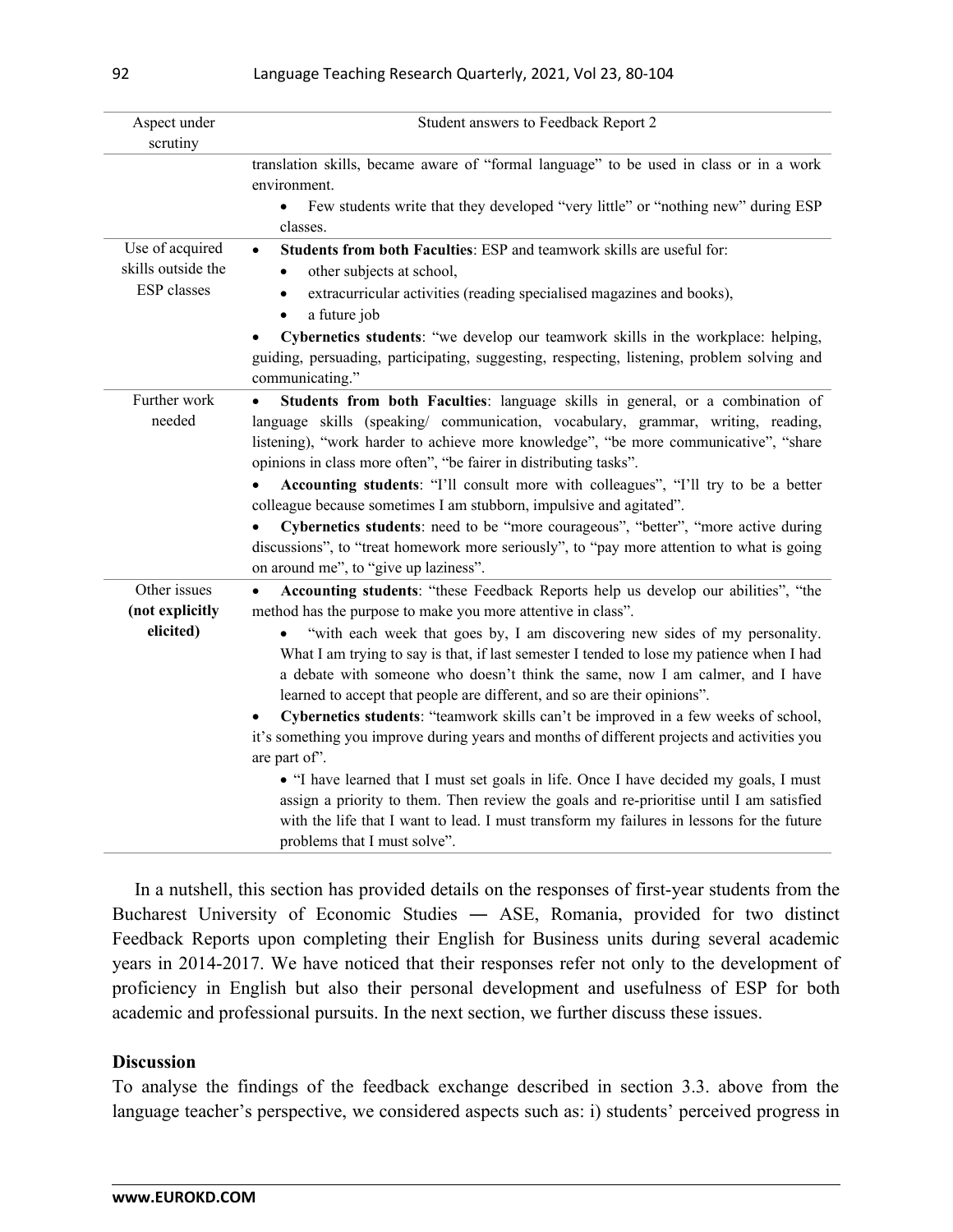and attitude towards learning the English language, ii) students' perceptions regarding the use of language classes for (inter)personal, academic and professional development. We first refer to findings in both Feedback Reports and then add some observations on the answers received for each Feedback Report separately.

Students' responses show that learners perceive that they progress in learning English (in general, and for business), especially by improving their (business) vocabulary and their writing skills, followed by speaking/ pronunciation/ communication/ persuasion skills, by reading and listening skills, and by translation skills. This ranking of skills developed during ESP classes roughly corresponds to the amount of time spent on developing these skills in class — in general, ESP classes contain vocabulary, speaking, reading and paragraph writing activities weekly, listening and one-page writing activities every two weeks, grammar activities once a month, and one-page translation activities once a term. With respect to students' attitude towards learning the English language, their responses evince mixed feelings ― on the one hand, a positive view of ever-increasing confidence in self-improvement and a pro-active stance as regards areas for further improvement (i.e. speaking/ conversation/ pronunciation, vocabulary, grammar, writing/ spelling, reading, listening), on the other hand, a set of apprehensions regarding their perceived inabilities (i.e. to speak in public, or to keep up with the teacher). Nonetheless, overall, English classes are perceived as useful, relevant, interesting, and fun (in line with the aspects research suggests motivate learners to engage in collaborative learning, see Stăiculescu, Ştefan, Livinți et al. (2017), who investigate students' projections about the ideal learning environment).

On the use of language classes for (inter)personal development, responses can be grouped into aspects referring to self and aspects referring to peers, both characterised by mixed feelings. When referring to self, students appreciate the fact that language classes help them increase selfawareness, patience, responsibility and capacity for adaptation, and improve emotional and selfevaluation skills, decision-making, creativity and cognitive skills (attention to details, "definitely I feel smarter"); however, ESP classes are also challenging in that students have to face and overcome their own limitations (personality ― shyness, temper ― "keeping calm in front of the others", limited content or language knowledge, limited language or teamwork abilities). When referring to peers, students point to the fact that language classes help them be better colleagues (by actively listening to the others and appreciating points of view that are different from their own, by showing "respect, understanding, appreciation towards colleagues"), and at the same time understand their colleagues better and work better with them (since peers are perceived as smart, polite, "helpful in solving difficult issues"). Nonetheless, interaction with others is also sometimes perceived as uncomfortable since it provides an opportunity for one's comparison with others and increased awareness of one's weak points.

On the use of language classes for academic development, students refer to the fact that the language and transferable skills developed during ESP classes are used for other subjects at school. For instance, students resort to ESP-enhanced documentation skills (reading specialised magazines and books written in English), speaking skills (participation in workshops and debates), or translation skills (as they are sometimes required to "translate for school" ― i.e. to submit small scale translations of specialised articles as part of the assignments requested for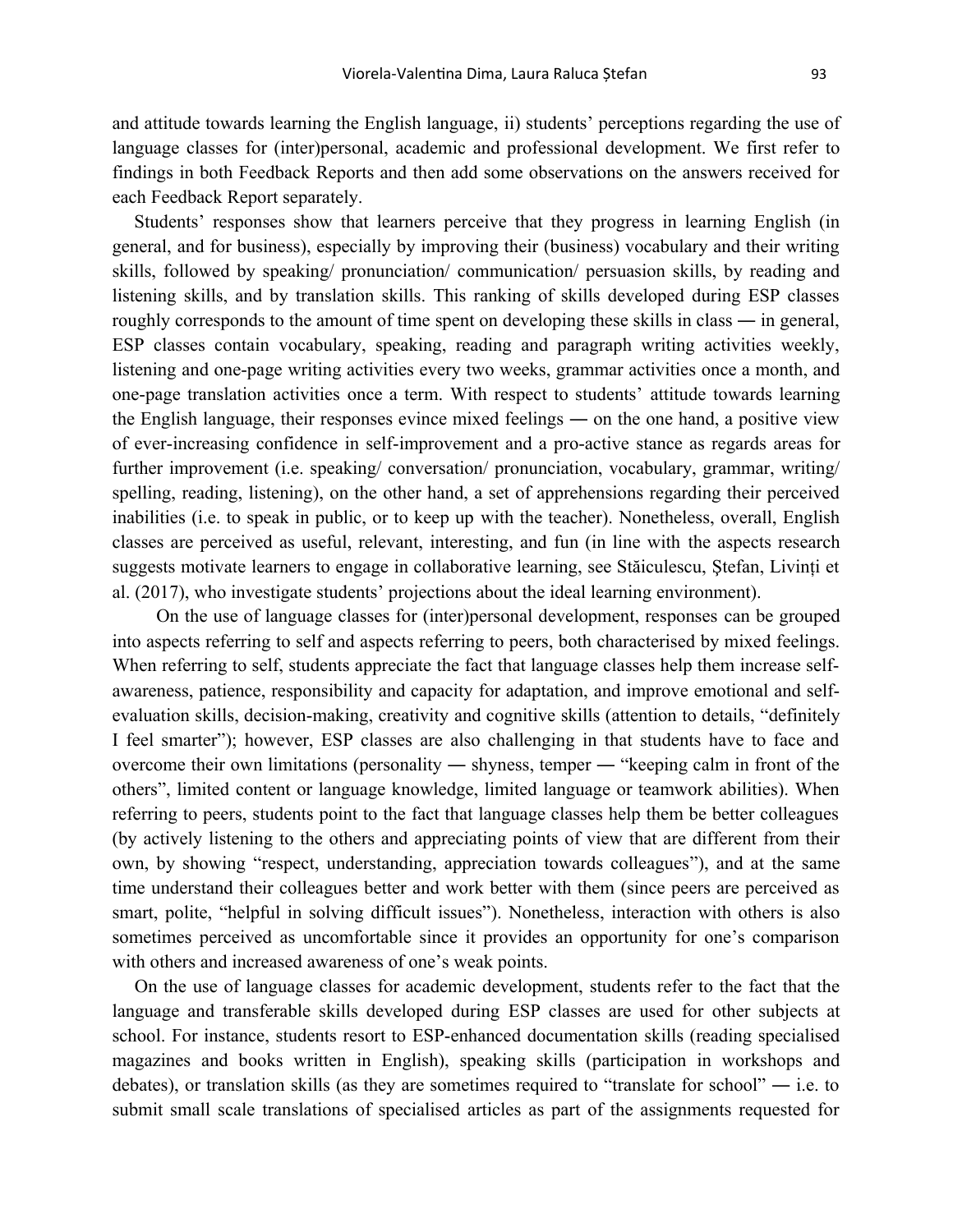successful completion of specialised disciplines). Moreover, several students highlight their desire to study abroad (as part of a student exchange programme or by attending a subsequent Master's programme), which evidently requires proficiency in English (and other foreign languages).

On the use of language classes for professional development, students point to several aspects. Firstly, there is a consensus that ESP classes contribute to improved content (both general and specialised knowledge), improved professional skills (research skills; argumentation skills — "describe information objectively", "compare and contrast ideas", "supporting my point of view"; work-related speaking skills ― e.g. job interview strategies and making oral presentations; in-company and business-to-client writing skills; time management skills), improved attitude towards and cooperation with colleagues ("agree and disagree politely", "persuasion skills", teamwork skills); increased awareness of the importance of non-verbal aspects (professional outfit and body language). Therefore, ESP language classes are perceived as useful for the workplace both in the home country and if given a chance to work abroad.

Responses for Feedback Report 1 also hint at students' perceptions of ESP curriculum design, content and manner of delivery, suggesting that students need greater exposure to ESP (by including more English classes in the curriculum), as well as a more personalised approach (i.e. with the teacher adapting the level of difficulty, the amount of practice allotted for each type of activity, or the speed of delivery). Furthermore, students highlight the use of ESP-enhanced language and transferable skills in their daily life: to engage in conversations with foreigners in the home country or while travelling, to watch TV shows "without subtitles", to read or listen to the news, to help family members and friends with homework, or to help with the family business.

Given the nature of the questions included in Feedback Report 2, students expectedly offered more varied answers regarding their perceived self, their peers and their relation with their peers. Students' answers reflect the fact that the use of teamwork during ESP classes contributes to: increased responsibility and accountability (i.e. they acknowledge the need to be more punctual and participate more actively in the ESP classes, make sure they do not disturb colleagues); increased awareness of own and peer strengths ("I am a good organiser/ team worker") and weaknesses ("sometimes I can be wrong", lack of confidence); increased openness towards others ("I have learned to accept that people are different, and so are their opinions", they "learned a lot from each other"); increased self-esteem ("I learned I can be a good coordinator", "I appreciate myself more than I did before", "learned to correct my own mistakes"). As a rule, resorting to teamwork during ESP classes is seen as a positive endeavor, but it is far from being devoid of challenges! In fact, teamwork brings about the need to improve one's perception of self (by identifying weaknesses and ways to remedy them) and one's cooperation with peers (by being more tactful, by making efforts "to reach consensus", "to keep up with the rest", or to manage conflict when "the workload is not evenly distributed").

In sum, from the language professional's perspective, feedback reports are beneficial for both teachers and students. On the one hand, teachers get to know their students better –their positive and negative feelings about (language) learning, their needs in terms of types of learning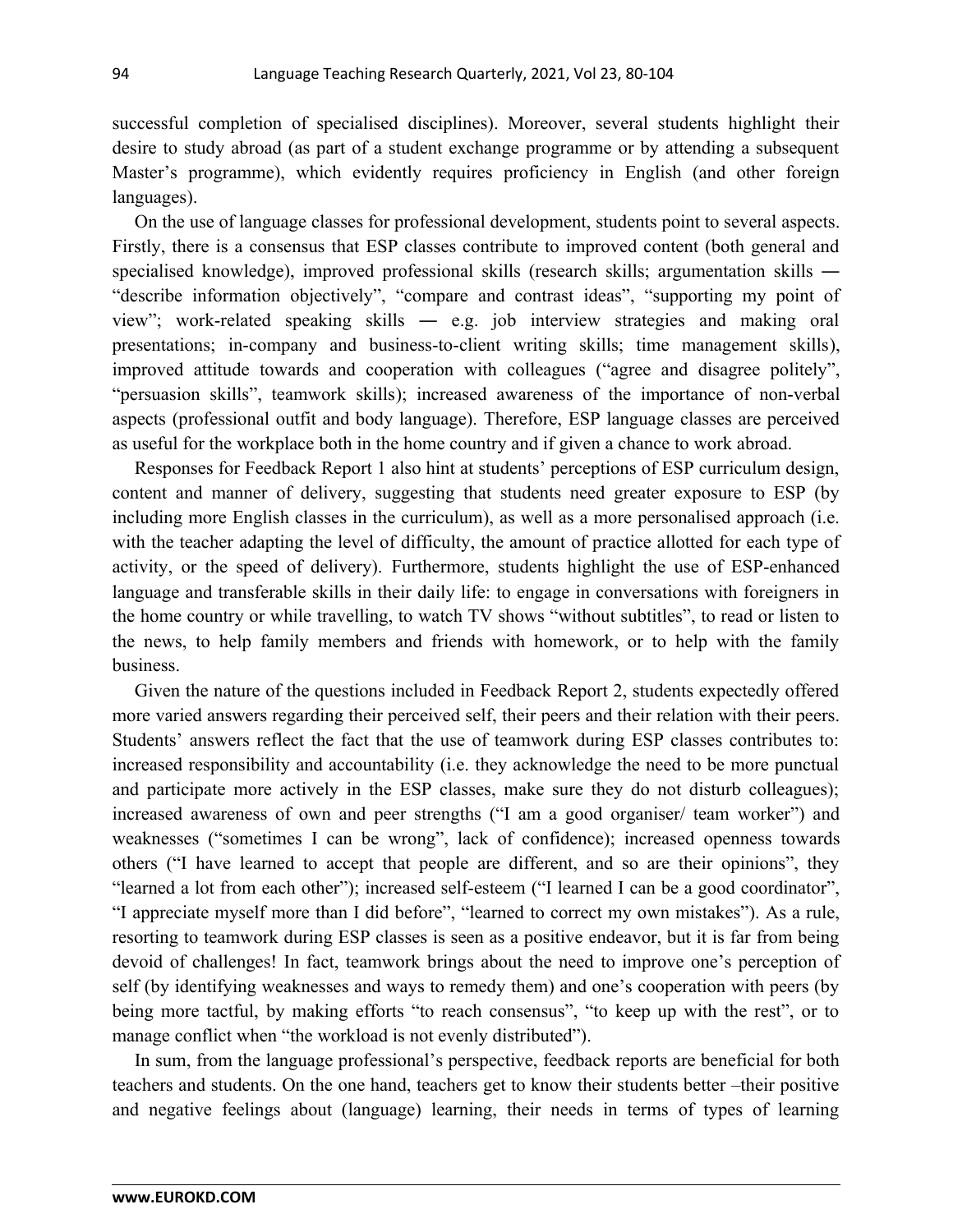activities and manner of delivery, their needs and fears concerning the rest of the class; hence, teachers can reflect on this knowledge and improve their pedagogical and mentoring competences. On the other hand, students can reflect on the way they learn (languages), rejoice at identifying strengths, become aware of their weaknesses (which they can set objective remedial goals for), and enhance cooperation with their peers. Thus, Feedback Reports can be considered very useful tools (albeit incredibly time-consuming!) to "help students identify their own challenges and respond to them, help students monitor their own changes, […] teach the students how to cooperate, help the students develop as individuals, develop a sense of class community" (Williams & Burden, 1997, as cited in Marinescu, 2010: 615). Such aspects are, indeed, beneficial not just for students' success in (language) learning but also for their selfdevelopment, enhanced cooperation with peers, academic and professional development.

To analyse the findings of the feedback exchange described in section 3.3. above from a psychological perspective, we considered aspects such as students' personality, professional and transversal competences. The instrument we resorted to is the Big Five Questionnaire ― BFQ (Caprara et al., 1993), based on the following five main attributes:

- Extraversion represents individual differences in social engagement, assertiveness, and energy level.
- Agreeableness captures differences in compassion, respectfulness, and acceptance of others.
- Conscientiousness represents differences in organisation, productiveness, and responsibility.
- Neuroticism (sometimes referred to by its socially desirable pole, Emotional Stability) captures differences in the frequency and intensity of negative emotions.
- Openness to Experience (sometimes referred to as Intellect) represents differences in intellectual curiosity, aesthetic sensitivity, and imagination (Caprara et al., 1993; Soto, 2018).

As regards Feedback Report 1, students provide answers mostly along the following scales: Agreeableness (agree and disagree politely; learned how to listen and to understand others), Conscientiousness (responsibility, time management, attentiveness) and Emotional Stability (emotional skills/self-confidence). A less represented scale is Openness to Experience (creativity; adapting to new situations/flexibility), whereas Extraversion is the least represented scale, with only one student response in this area ("increase persuasion skills"). Feedback Report 1 also received answers referring to cognitive abilities ("describe information objectively", "compare and contrast ideas"), self-awareness ("know ourselves better") or self-evaluation ("evaluate my own work"), and transversal competences (foreign languages, communication, employability). Students' responses referring to the areas that need improvement lead to learners' self-analysis and identification of weak points (such as organisational skills, setting goals).

As regards Feedback Report 2, students provide answers mostly along the following scales: Openness to Experience (became more "creative", "open-minded"), followed by Agreeableness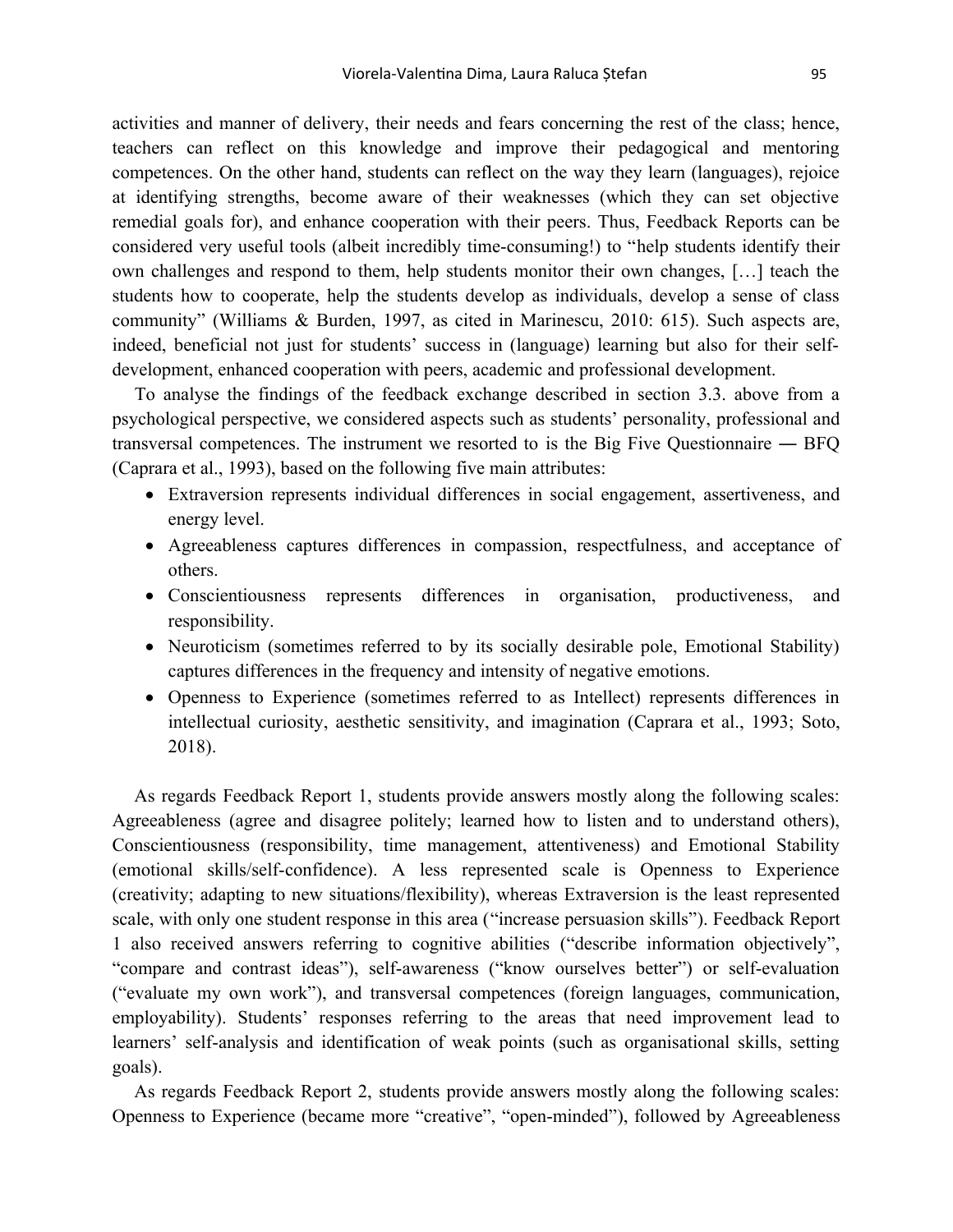(they appreciated "the politeness of colleagues") and Emotional Stability ("confident", "patient"). Students' answers predominantly refer to the development of language competences ("developed my vocabulary", "improved writing"), as well as to the usefulness of Feedback Reports in increasing the quality of learning – as learning becomes active and reflexive. Among the difficult aspects that need further work, students refer to teamwork (it is difficult "to manage disagreement", "not everybody contributes equally").

There is a series of aspects that become evident from student answers provided to both Feedback Reports; for instance, the Agreeableness and Emotional Stability scales are best represented. On account of their age, students probably do not evince a strong Emotional Stability, and they are aware of it, which makes them find solutions for improvement. Agreeableness is a means to counteract a series of issues related to Emotional Stability, as students find comfort and support in each other. Teamwork and reflection on teamwork increase group cohesion by increasing awareness of each other and emotional and cognitive support. Teamwork also increases the objectivity of the feedback that students provide and contributes to enhanced self-awareness. Collaborative methods increase the quality of learning, as "the teamwork method has the purpose of making you more attentive in class than if you work individually". Student feedback is mainly positive, evaluative and explicit; however, negative feedback is also present, and it refers to the teachers' teaching style, peers' behaviour or involvement during the classes, one's own performance related to the learning task or other issues, such as Conscientiousness, Emotional Stability, Agreeableness, or professional and transversal competences.

In sum, from the psychologist's perspective, feedback reports are beneficial for both teachers and students. On the one hand, student feedback to teachers is useful for enhancing the quality of the teaching practice. On the other hand, student feedback to self and peers leads to reflexive, active learning, authentic professional and personal development, and ultimately, to enhanced employability. Noticeably, student answers referring to the need to "overcome shyness" and "improve myself in all aspects" make us argue in favour of cooperation between students and educational psychologists to overcome emotional issues stemming from lack of self-confidence. Such cooperation may be mediated by teachers by means of the latter offering information on the existence of psychologists among the university staff (as is the case with ASE, Romania, where psychologists provide free of charge counselling services for students' personal and career development), or inviting a psychologist for a brief presentation during one of the initial seminars (so that students become aware of the counselling services available to them).

#### **Conclusions**

The purpose of this paper has been to examine the benefits of feedback exchange for (ESP) teachers and learners. We have placed our endeavour in the wider context of the global discussion of key (language) teacher competences and successful (language) learner competences by referring to relevant frameworks on four continents – Europe (with details on the European Union Member State Romania), Asia, Australia, and North America. By reviewing current standards on language teacher competences at the country, regional or global level, we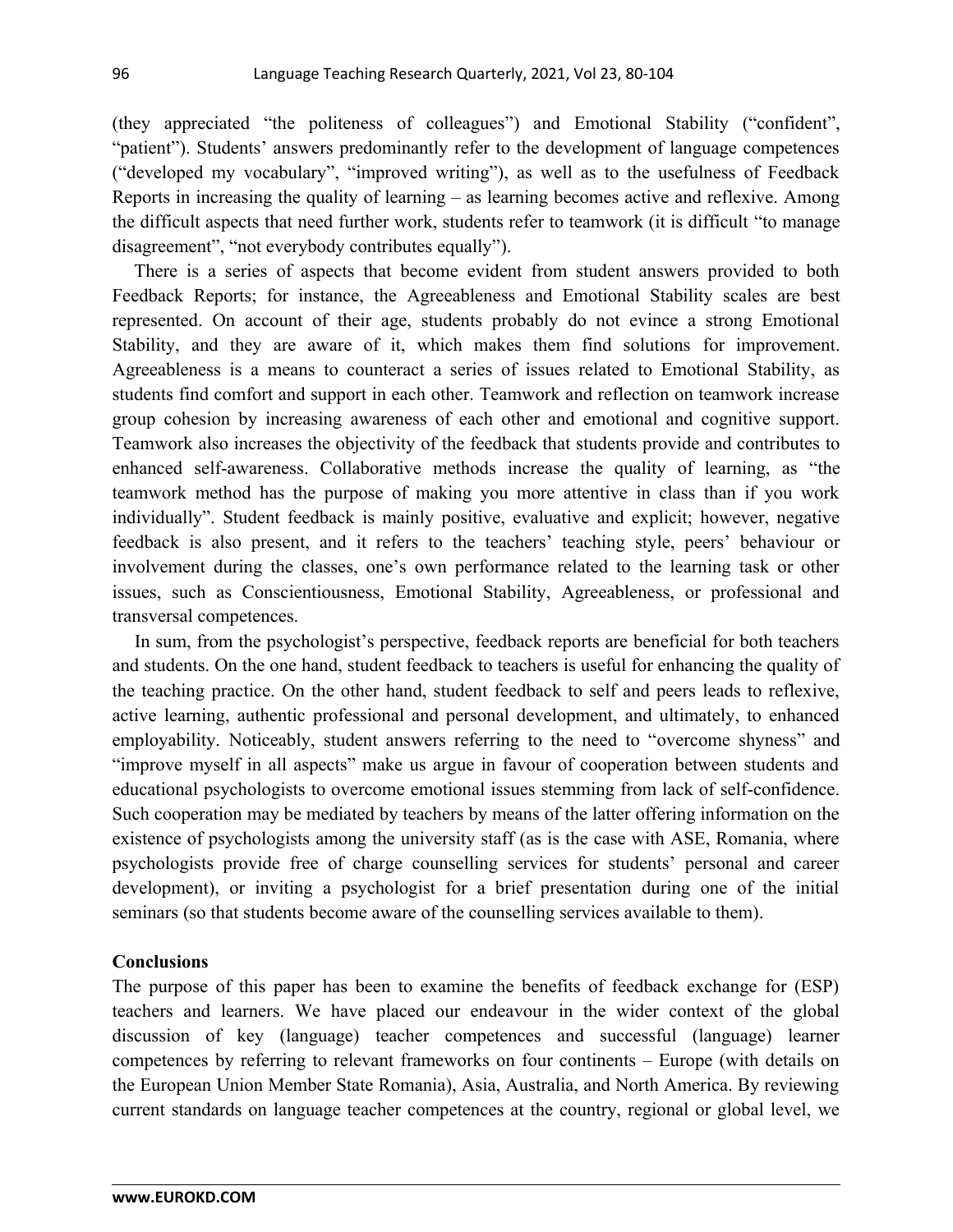have arrived at the extraordinarily complex profile of the  $21<sup>st</sup>$ -century educator. Thus, besides knowledge of the discipline (language) they teach and of pedagogical approaches and instruments, (language) teaching professionals also have to role model sound values and evince strong intercultural, managerial, or interpersonal skills, which allows them to not only convey information to learners and build characters but also to cater for the needs and meet the expectations of a variety of stakeholders.

By addressing key literature on the competences expected of learners/ graduates, we emphasised that mastery of languages contributes to graduates' successful insertion into the labour market. On the one hand, we noticed that language skills are either explicitly or implicitly present in the complex profile of the 21<sup>st</sup>-century learner/ graduate, who should evince strong literacy, oral and written communication skills, intercultural and interpersonal skills. On the other hand, sound language skills are a means to enhance other employability skills (logical reasoning, problem solving and analytical thinking, creative thinking, interpersonal skills and teamwork, continuous learning skills).

A dedicated section of the paper referred to several studies highlighting the importance of feedback exchange in the education process. Among other aspects, we referred to three possible sources of feedback (from self, form peers and from the 'other party'), which contribute to both teachers and learners' personal and professional development.

An extensive section of the paper described the case study entitled "Feedback exchange occasioned by ESP classes at the Bucharest University of Economic Studies - ASE, Romania". The case study consisted in the qualitative analysis of Accounting and Cybernetics students' opinions on the activities occasioned by English for Business seminars, with opinions collected during three academic years through Feedback Reports designed by the authors. We found that student responses highlighted the contribution of ESP classes to the development of proficiency in English and their personal, academic, and professional development. Next, we discussed the findings from a mixed, interdisciplinary perspective. From the language teacher's perspective, we found that feedback exchange is beneficial for both students (and referred to their perceived progress in and attitude towards learning the English language, and their views on the usefulness of language classes for (inter)personal, academic and professional development), and teachers (and referred to the latter being offered a glimpse of students' needs to adjust lesson design accordingly). From the psychologist's perspective, we again noticed that feedback exchange is beneficial for both students (who engage in more reflexive and active learning and overcome emotional limitations), and teachers (who can use student feedback to enhance the quality of the teaching practice, thus developing their pedagogical skills).

In conclusion, both the literature reviewed and the results of the case study suggest that the (language) teacher-learner relationship is a complex one and that the two parties directly involved in (language) learning continuously develop not just by sharing content knowledge but also by enhancing (inter)personal skills. Resorting to feedback from each other, from self and from peers is but one instrument which leads to authentic personal and professional development, and ultimately, to enhanced student and teacher competences. It remains for further work to continue to research on the global profile of the successful  $21<sup>st</sup>$  century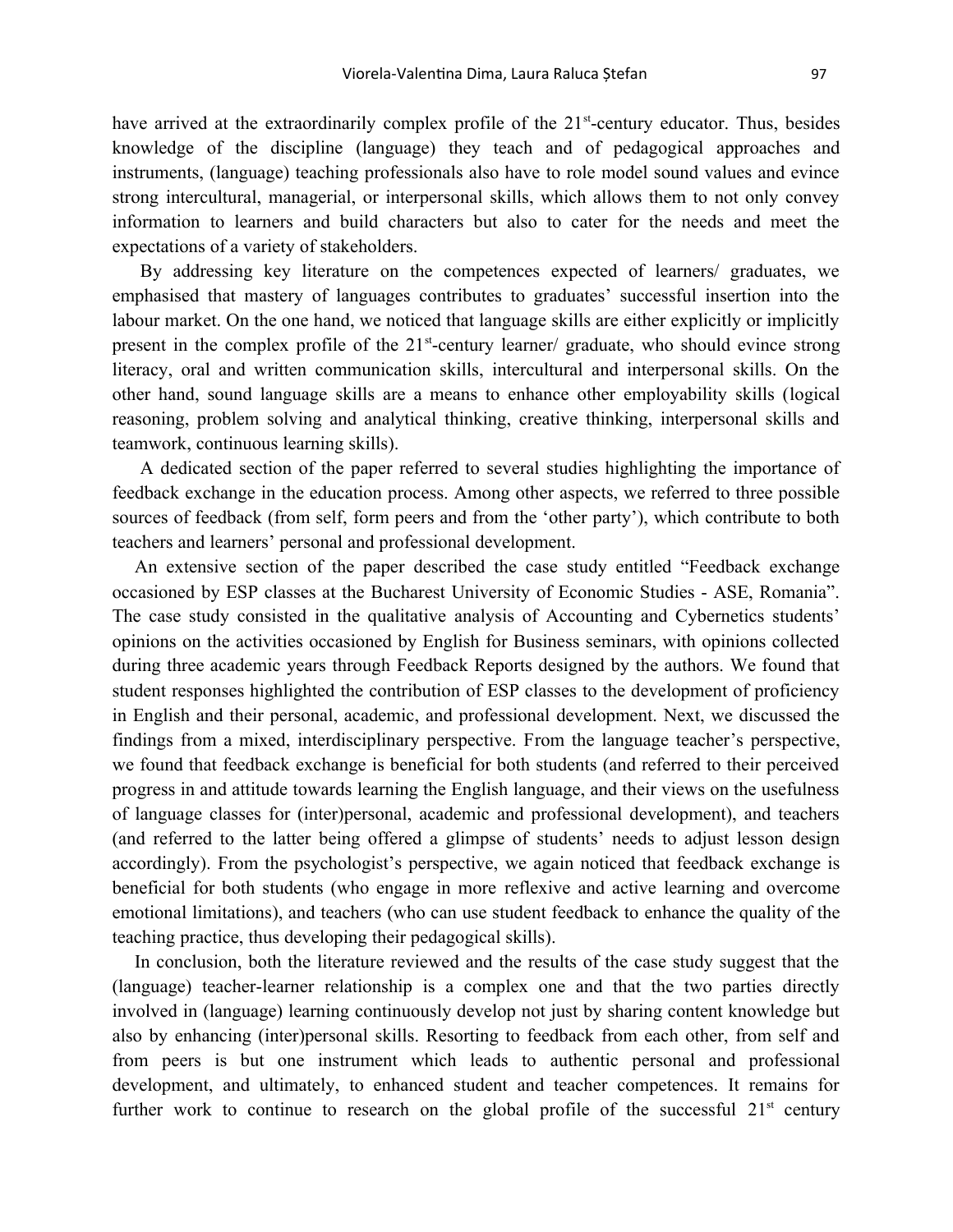(language) educator and learner by addressing key competence frameworks in the remaining two continents (Africa and South America) and to examine how teacher feedback to learners and learner feedback to teachers contributes to reshaping their identities and to enhance personal, academic and professional success.

#### **References**

- ACARA. (2011). *The Shape of the Australian Curriculum: Languages, Australia: Australian Curriculum, Assessment and Reporting Authority (ACARA)*. Retrieved from [https://docs.acara.edu.au/resources/Languages\\_-](https://docs.acara.edu.au/resources/Languages_-_Shape_of_the_Australian_Curriculum_new.pdf) Shape of the Australian Curriculum new.pdf.
- ACTFL. (2013). *Summary of the World-Readiness Standards for Learning Languages*, Alexandria, VI: American Council on the Teaching of Foreign Languages ― ACTFL. Retrieved from [https://www.actfl.org/sites/default/files/publications/standards/World-](https://www.actfl.org/sites/default/files/publications/standards/World-ReadinessStandardsforLearningLanguages.pdf)[ReadinessStandardsforLearningLanguages.pdf.](https://www.actfl.org/sites/default/files/publications/standards/World-ReadinessStandardsforLearningLanguages.pdf)
- Askew, S. (2004). *Feedback for Learning*. New York: Routledge.
- Australian Government. (n.d.). *Meeting our requirements English language*, Australia: Australian Government, Department of Home Affairs, Immigration and citizenship. Retrieved from [https://immi.homeaffairs.gov.au/help](https://immi.homeaffairs.gov.au/help-support/meeting-our-requirements/english-language/proficient-english)[support/meeting-our-requirements/english-language/proficient-english](https://immi.homeaffairs.gov.au/help-support/meeting-our-requirements/english-language/proficient-english).
- Basturkmen, H. (2014). LSP teacher education: Review of literature and suggestions for the research agenda. *Ibérica*, 28, 17-34.
- Bocanegra-Valle, A. (2012). El profesor de inglés para fines específicos ante el Espacio Europeo de Educación Superior. *AULA. Revista de Pedagogía de la Universidad de Salamanca*, 18, 29-41.
- Bocanegra-Valle, A. & Basturkmen, H. (2019). Investigating the teacher education needs of experienced ESP teachers in Spanish universities. *Ibérica*, 38, 127-149.
- Boyle, B., & Charles, M. (2013). *Formative Assessment for Teaching and Learning*. Thousand Oaks, CA: SAGE Publications.
- Boud, D., & Molloy, E. (2013). *Feedback in Higher and Professional Education: Understanding it and Doing it Well*, New York: Routledge.
- Butum, L. C., Nicolescu, L., Stan, S. O. & Găitănaru, A. (2020). Global competences for higher education graduates. Priorities and opportunities for the labour market. *Proceedings of ICERI2020 Conference*, 8435-8443.
- Canadian Minister of Citizenship and Immigration. (2012). *Canadian Language Benchmarks. English as a Second Language for Adults*, Canada: Minister of Citizenship and Immigration, Centre for Canadian Language Benchmarks. Retrieved from [https://www.canada.ca/content/dam/ircc/migration/ircc/english/pdf/pub/language](https://www.canada.ca/content/dam/ircc/migration/ircc/english/pdf/pub/language-benchmarks.pdf)[benchmarks.pdf](https://www.canada.ca/content/dam/ircc/migration/ircc/english/pdf/pub/language-benchmarks.pdf).
- Caprara, G. V., Barbaranelli, C., Borgogni, L., & Perugini, M. (1993). The "Big Five Questionnaire": A new questionnaire to assess the Five Factor Model. *Personality and Individual Differences*, 15(3), 281-288.
- COE. (2001). *Common European Framework of Reference for Languages: Learning, teaching, assessment*. Cambridge: Cambridge University Press.
- COE. (2020). *Common European Framework of Reference for Languages: Learning, teaching, assessment – Companion volume*. Strasbourg: Council of Europe. Retrieved from [https://rm.coe.int/common-european](https://rm.coe.int/common-european-framework-of-reference-for-languages-learning-teaching/16809ea0d4)[framework-of-reference-for-languages-learning-teaching/16809ea0d4](https://rm.coe.int/common-european-framework-of-reference-for-languages-learning-teaching/16809ea0d4).
- COE-ECML-CEFRLT. (2016-2019). *ECML Towards a Common European Framework of Reference for Language Teachers' Project. Frameworks, Standards and Documents Considered for Inclusion in the Proposed Guide*. Graz: Council of Europe, European Centre for Modern Languages. Retrieved from https://www.ecml.at/Portals/1/5MTP/Bleichenbacher/CEFRLT%20list%20of%20instruments.pdf.
- COE-ECML-CEFRLT. (2019). *Teacher Competences for languages in education: Conclusions of the project*. Graz: Council of Europe, European Centre for Modern Languages. Retrieved from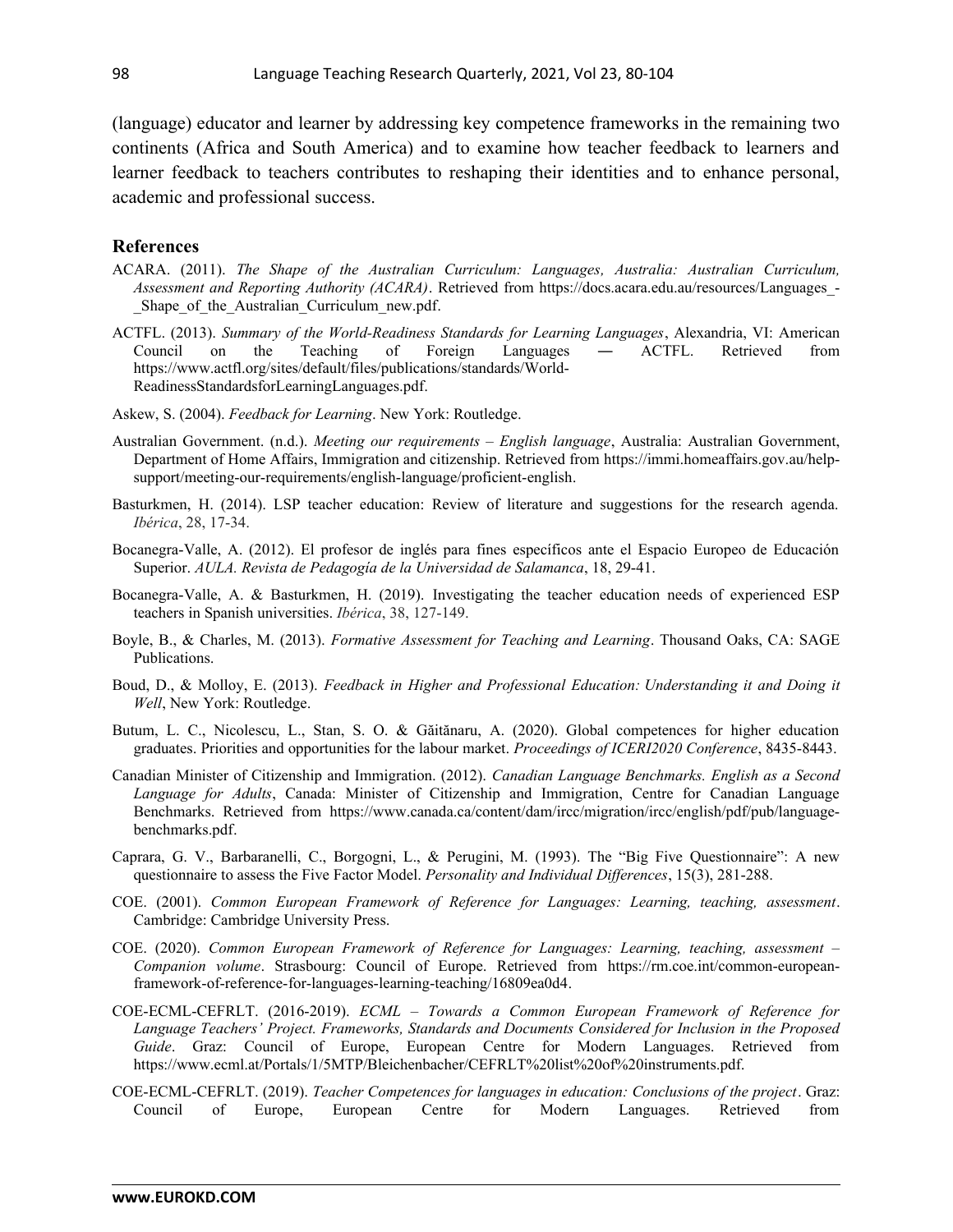[https://www.ecml.at/Portals/1/5MTP/Bleichenbacher/CEFRLT-conclusions-EN.pdf?ver=2019-11-29-150323-](https://www.ecml.at/Portals/1/5MTP/Bleichenbacher/CEFRLT-conclusions-EN.pdf?ver=2019-11-29-150323-533) [533.](https://www.ecml.at/Portals/1/5MTP/Bleichenbacher/CEFRLT-conclusions-EN.pdf?ver=2019-11-29-150323-533)

- Council of the European Union. (2018). *Council Recommendation of 22 May 2018 on key Competences for lifelong learning.* Retrieved from [https://eur-lex.europa.eu/legal-content/EN/TXT/PDF/?](https://eur-lex.europa.eu/legal-content/EN/TXT/PDF/?uri=CELEX:32018H0604(01)&from=LT) [uri=CELEX:32018H0604\(01\)&from=LT](https://eur-lex.europa.eu/legal-content/EN/TXT/PDF/?uri=CELEX:32018H0604(01)&from=LT).
- Condruz-Băcescu, M., Dima, V.-V., Dona, D., Dumitrescu, V.M., & Tălmăcian, E. (2013). *Ahead in Business English*. Bucharest: Editura Universitară.
- Condruz-Băcescu, M., Dima, V.-V., Dona, D., Dumitrescu, V.M., & Tălmăcian, E. (2014). *Business English. Practice and Progress*. Bucharest: Editura Universitară.
- Corradini, E., Borthwick, K., & Gallagher-Brett, A. (Eds.) (2016). Employability for Languages: A Handbook, Voillans: Research-publishing.net. Retrieved from [https://files.eric.ed.gov/fulltext/ED566902.pdf.](https://files.eric.ed.gov/fulltext/ED566902.pdf)
- Cozărescu, M., Cace, C., & Ştefan, L. (2003). *Comunicare didactică-Teorie și aplicații.* Bucharest: Editura ASE.
- Deaconu, A., Osoian, C., Zaharie, M., & Achim, S.A. (2014), Competences in higher education system: An empirical analysis of employers' perceptions. *Amfiteatru Economic Journal*, XVI(37), 857-873.
- Dima, V.-V. (2007). Language learners feed off feedback. In *Proceedings of the 12th International Conference "The Knowledge based Organization"*. Sibiu: Editura Academiei Forțelor Terestre "NicolaeBălcescu", 357-363.
- Dima, V.-V., Militaru, M. L., & Cocargeanu, D. M. (2012). Classroom feedback dynamics. In Militaru, M., Rășcanu, I., Dima, V.-V., Pătru, C., & Ioncică, D. (Eds.), *Proceedings of the International Conference on The Synergy of Communication. Youth on the Move. Teaching Languages for International Study and Careerbuilding* , 20-42. Bucharest: Editura ASE.
- Dima, V.-V., Mohanu, F., Hurduzeu, R. E., Lorentz, M. A. & Pătru, C. (2018). Foreign language education in ASE Bucharest ― A quantitative approach. In Dumitrescu, D., & Zamfir, A. (Coord.), *Proceedings of the 1st International Conference on Economics and Social Sciences*, 322-333. Bologna: Filodiritto Publisher, in FORO maticasrl.
- Dudley-Evans, T., St John, M. J., & Saint John, M. J. (1998). *Developments in English for Specific Purposes: A Multi-Disciplinary Approach*. Cambridge: Cambridge University Press.
- EAQUALS. (2011). *European Profiling Grid*. London: Evaluation and Accreditation of Quality Language Services Association. Retrieved from [http://www.eaquals.org/our-expertise/teacher-development/the-european-profiling](http://www.eaquals.org/our-expertise/teacher-development/the-european-profiling-grid/)[grid/.](http://www.eaquals.org/our-expertise/teacher-development/the-european-profiling-grid/)
- EAQUALS. (2016). *The Eaquals Teacher Training and Development Framework*. London: Evaluation and Accreditation of Quality Language Services Association. Retrieved from [http://www.eaquals.org/our-expertise/teacher-development/the-eaquals-framework-for-teacher-training-and](http://www.eaquals.org/our-expertise/teacher-development/the-eaquals-framework-for-teacher-training-and-development/)[development/](http://www.eaquals.org/our-expertise/teacher-development/the-eaquals-framework-for-teacher-training-and-development/).
- Education International and Oxfam Novib. (2011). *Quality Educators: An International Study of Teacher Competences and Standards*. The Hague*:* Education International, Brussels, and Oxfam Novib. Retrieved from [https://oxfamilibrary.openrepository.com/bitstream/handle/10546/265732/rr-quality-educators-international](https://oxfamilibrary.openrepository.com/bitstream/handle/10546/265732/rr-quality-educators-international-study-010511-en.pdf?sequence=1&isAllowed=y)[study-010511-en.pdf?sequence=1&isAllowed=y.](https://oxfamilibrary.openrepository.com/bitstream/handle/10546/265732/rr-quality-educators-international-study-010511-en.pdf?sequence=1&isAllowed=y)
- Encyclopedia Britannica. (n.d.). *Models of Communication*. Retrieved from <https://www.britannica.com/topic/communication/Models-of-communication>.
- Erling, E. (2014). *The Role of English in Skills Development in South Asia: Policies, Interventions and Existing Evidence*. London: British Council. Retrieved from [https://www.britishcouncil.org.np/sites/default/files/role\\_of\\_english\\_in\\_skills\\_development\\_in\\_south\\_asia\\_insid](https://www.britishcouncil.org.np/sites/default/files/role_of_english_in_skills_development_in_south_asia_inside.pdf) [e.pdf](https://www.britishcouncil.org.np/sites/default/files/role_of_english_in_skills_development_in_south_asia_inside.pdf).
- European Commission. (2016). *A New Skills Agenda for Europe. Working Together to Strengthen Human Capital, Employability and Competitiveness*. Brussels: European Commission. Retrieved from <https://eur-lex.europa.eu/legal-content/EN/TXT/PDF/?uri=CELEX:52016DC0381&from=EN>.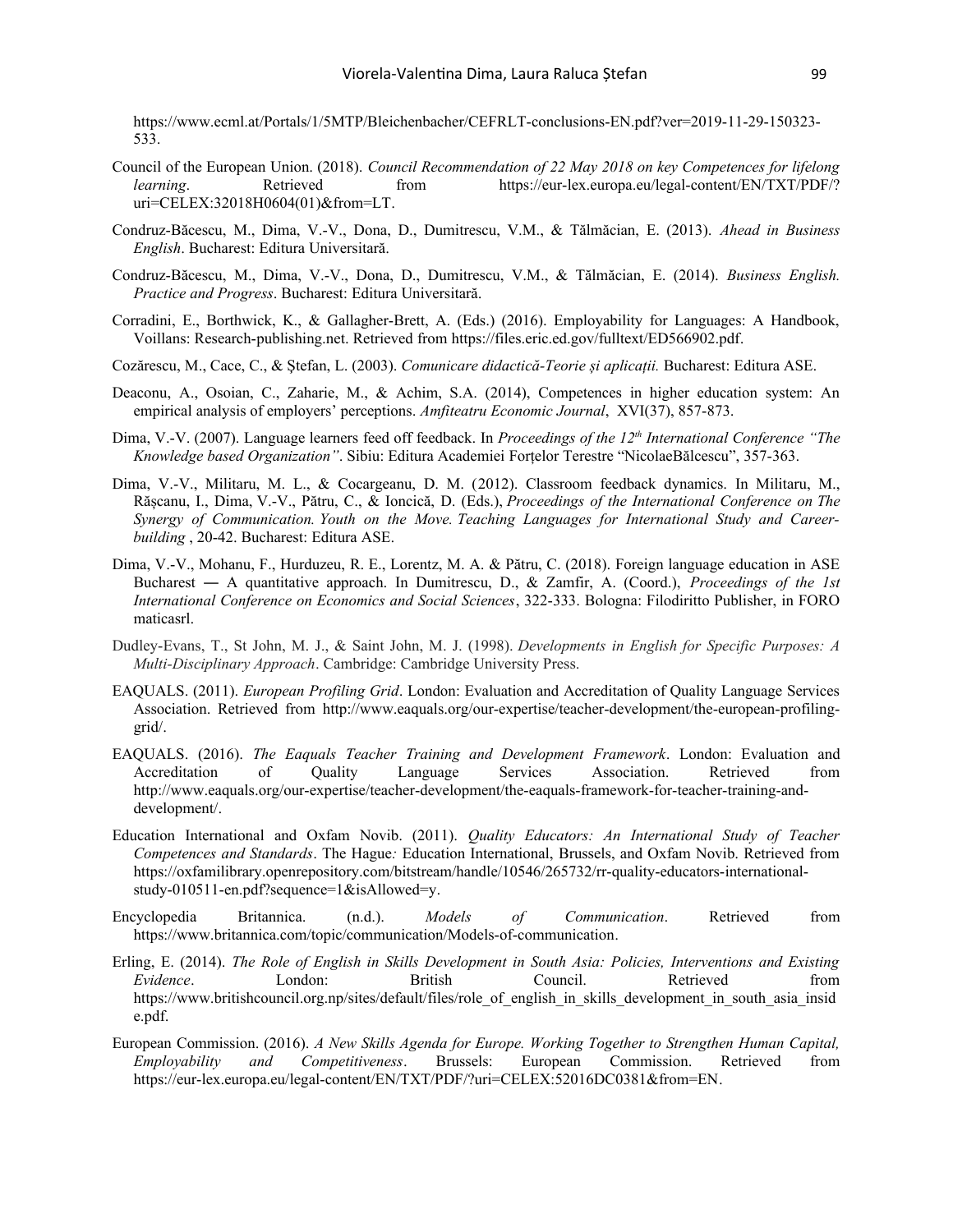- European Parliament and Council of the European Union. (2006). *Recommendation of the European Parliament and of the Council of 18 December 2006 on Key Competences for Lifelong Learnin*g. Retrieved from [https://eur](https://eur-lex.europa.eu/legal-content/EN/TXT/PDF/?uri=CELEX:32006H0962&from=EN)[lex.europa.eu/legal-content/EN/TXT/PDF/?uri=CELEX:32006H0962&from=EN](https://eur-lex.europa.eu/legal-content/EN/TXT/PDF/?uri=CELEX:32006H0962&from=EN).
- European Union. OMC. (2012). *Languages for Jobs. Providing Multilingual Communication Skills for the Labour Market*. Retrieved from [https://ec.europa.eu/assets/eac/languages/policy/strategic-framework/documents/](https://ec.europa.eu/assets/eac/languages/policy/strategic-framework/documents/languages-for-jobs-report_en.pdf) [languages-for-jobs-report\\_en.pdf](https://ec.europa.eu/assets/eac/languages/policy/strategic-framework/documents/languages-for-jobs-report_en.pdf).
- Evans, N. W., Hartshorn, K. J., & Tuioti, E. A. (2010). Written corrective feedback: Practitioners' perspectives. *International Journal of English Studies*, 10(2), 47-77.
- Faez, F. (2011). Points of departure: Developing the knowledge base of ESL and FSL teachers for K-12 programs in Canada. *The Canadian Journal of Applied Linguistics*, 14, 1, 29-49.
- Foerster-Pastor, U.S. & Golowko, N. (2017). Employability skills for the Romanian Outsourcing Industry. In Dima, A.M. (ed.), *The 11th International Conference on Business Excellence – Strategy, Complexity, and Energy in changing times*, Bucharest, Romania, 1068-1080.
- Foerster-Pastor, U.S., & Golowko, N. (2018). The need for digital and soft skills in the Romanian business service industry. *Management & Marketing. Challenges for the Knowledge Society*, 13(1), 831-847.
- Government of Romania, Decision 915/ 2017. *Hotărâre nr. 915 din 14 decembrie 2017 privind modificarea anexei la Hotărârea Guvernului nr. 1.418/ 2006 pentru aprobarea Metodologiei de evaluare externă, a standardelor, a standardelor de referință și a listei indicatorilor de performanță a Agenției Române de Asigurare a Calității în Învățământul Superior, publicată în Monitorul Oficial nr. 25 din 11 ianuarie 2018* [Decision No. 915 of 14 December 2017 on the ammendment of the Appendix to Government Decision No. 1.418/2006 for the approval of the Methodology for Esternal Evaluation, of the standards, benchmarks and list of performance indicators elaborated by the Romanian Agency for Quality Assurance in Higher Education, published in the Official Gazette No. 25 of 11 January 2018], Government of Romania. Retrieved from <http://legislatie.just.ro/Public/DetaliiDocumentAfis/196636>.
- Gyarmati, D., Lane, J., & Murray, S. (2020). *Skills Next Competency Frameworks and Canada's Essential Skills*, Government of Canada, Future Skills Program. Retrieved from <https://fsc-ccf.ca/wp-content/uploads/2020/11/Competency-Frameworks-PPF-Nov2020-EN.pdf>.
- ILO. (2015a). *Regional Model Competency Standards: Core Competences*. Geneva: International Labour Organization. Retrieved from [https://www.ilo.org/wcmsp5/groups/public/---asia/---ro-bangkok/documents/](https://www.ilo.org/wcmsp5/groups/public/---asia/---ro-bangkok/documents/publication/wcms_420961.pdf) [publication/wcms\\_420961.pdf.](https://www.ilo.org/wcmsp5/groups/public/---asia/---ro-bangkok/documents/publication/wcms_420961.pdf)
- ILO. (2015b). *Recognition of Prior Learning. Policy and Practice for Skills Learned at Work*. Geneva: International Labour **Communists** Organization. Retrieved **Example 1** From **Communists** Organization. [https://www.ilo.org/wcmsp5/groups/public/---ed\\_emp/---ifp\\_skills/documents/publication/wcms\\_103874.pdf](https://www.ilo.org/wcmsp5/groups/public/---ed_emp/---ifp_skills/documents/publication/wcms_103874.pdf).
- ILO. (2019). *Workers' Organisations Engaging in Skills Development*. Geneva: International Labour Organization. Retrieved from [https://www.ilo.org/wcmsp5/groups/public/---ed\\_emp/documents/publication/wcms\\_714830.pdf.](https://www.ilo.org/wcmsp5/groups/public/---ed_emp/documents/publication/wcms_714830.pdf)
- Ioncică, D., Calciu, R., Dona, D., & Dima, V. V. (2011). *Practical English for Finance and Accounting*. Bucharest: Editura Uranus.
- Jackson, D., & Chapman, E. (2009). *Business Graduate Skill Sets Summary Report*. The University of Western Australia, Graduate School of Education. Retrieved from<https://files.eric.ed.gov/fulltext/ED511910.pdf>.
- Lesiak-Bielawska, E. D. (2015). The role of discipline-specific knowledge in ESP teaching. *English for Specific Purposes World*, 47, 1-15. Retrieved from [http://esp-world.info/Articles\\_47/47\\_Lesiak-Bielawska\\_Role.pdf](http://esp-world.info/Articles_47/47_Lesiak-Bielawska_Role.pdf).
- Mackey, A., Gass, S., & McDonough, S. (2000). How do learners perceive interactional feedback? *Studies in Second Language Acquisition*, 22(4), 471-497.
- Marinescu, R. E. (2010). Teachers' role in foreign languages and business communication. Education and life-long learning in the knowledge-based society. In Mureșan, L. & Militaru, M. (eds.), *Proceedings of the International Conference Languages as a Lifeskill – New Perspectives on LSP Teaching and Learning* (on CD), 609-619.
- MEC. Gliga, L. (coord.). (2002). *Standarde professionale pentru profesia didactică* [Professional Standards for the Teaching Profession], Gliga, Lucia (coord.), Diaconu, Mihai, Țarălungă, Oana, Bizo, Bianca, Ministry of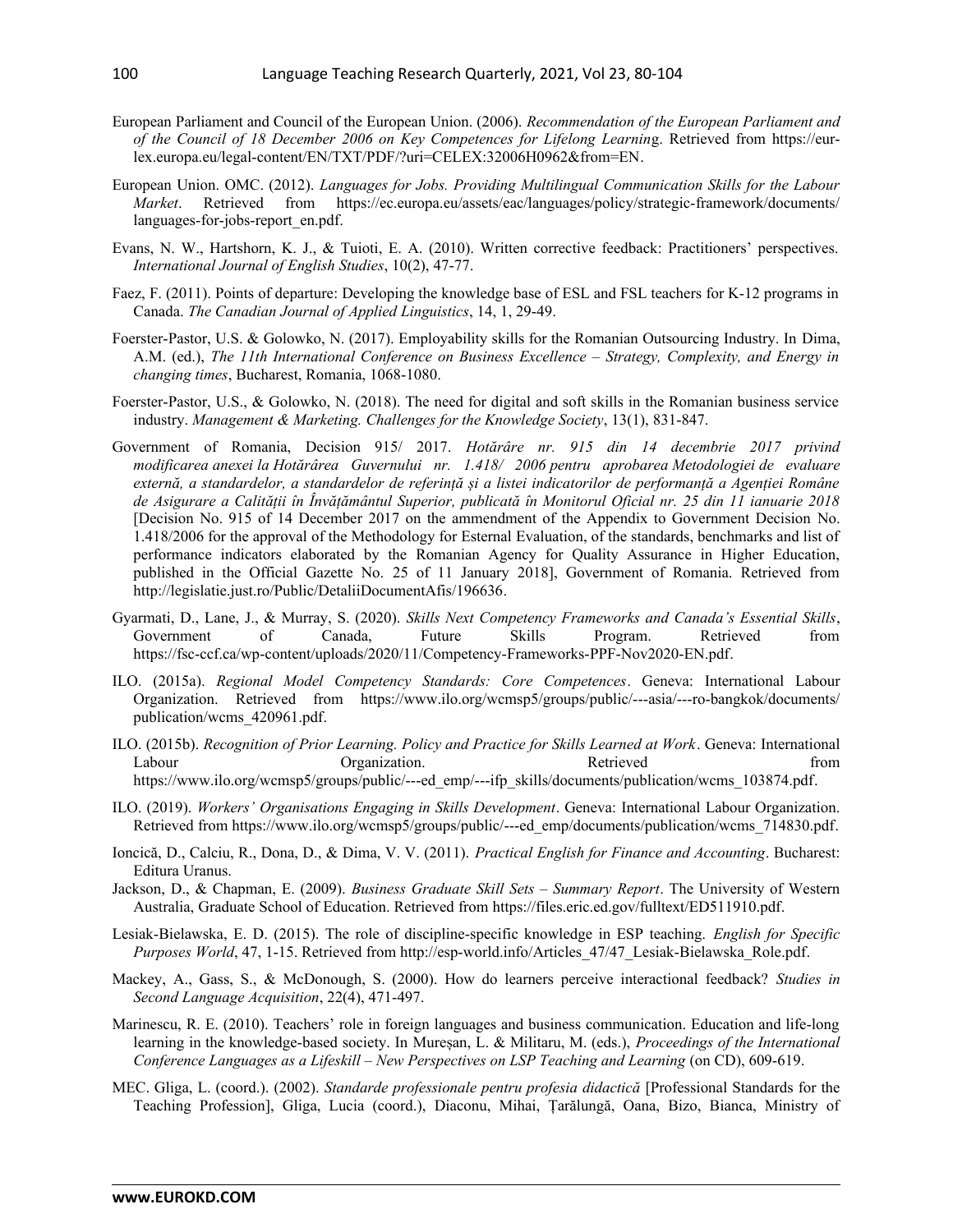National Education and Research - MEC, National Council for Teacher Training, Bucharest, Romania, [https://didactika.files.wordpress.com/2008/05/profesiadidactica.pdf.](https://didactika.files.wordpress.com/2008/05/profesiadidactica.pdf)

- MECȘ. (not dated). *Certificări și standarde profesionale, competențe* [Professional certifications and standards, Competences], Government of Romania, Ministry of National Education and Scientific Research - MECȘ. Retrieved from [http://oldsite.edu.ro/index.php/certif\\_standarde\\_profesionale/c150/.](http://oldsite.edu.ro/index.php/certif_standarde_profesionale/c150/)
- MECȘ. (2015). *Programa pentru Examenul național de definitivare în învățământ. Disciplina de examen: Limba și literatura engleză* [Curriculum for the National Definitive Exam in the Teaching Profession. Exam for specialization in: English Language and Literature], Government of Romania, Ministry of National Education and Scientific Research - MECȘ. Retrieved from <http://definitivat.edu.ro/2020/>.
- MECȘ. (2016). *Anexele nr. 1-12 la Ordinul ministrului educației naționale și cercetării științifice nr. 4.476/ 2016 privind aprobarea standardelor profesionale de formare continuă pentru funcția didactică de predare profesor din învățământul preuniversitar, pe niveluri de învățământ - preșcolar, primar, gimnazial și liceal – și pe etape de dezvoltare profesională din cariera didactică - gradul didactic II, gradul didactic I, formare continuă o dată la 5 ani, din 06.07.2016* [Appendices 1-12 to the Order of the Minister of National Education and Scientific Research No. 4.476/2016 on the approval of ongoing development professional standards for the teaching position at pre-university levels – pre-school, primary school, secondary school and high school level – and at professional development stages in the teaching career – second degree, first degree, ongoing development every 5 years, of 6 July 2016], Government of Romania, Ministry of Education and Scientific Research – MECȘ. Retrieved from [https://lege5.ro/Gratuit/ge2tanjzg4za/anexele-nr-1-12-la-ordinul-ministrului-educatiei-nationale](https://lege5.ro/Gratuit/ge2tanjzg4za/anexele-nr-1-12-la-ordinul-ministrului-educatiei-nationale-si-cercetarii-stiintifice-nr-4476-2016-privind-aprobarea-standardelor-profesionale-de-formare-continua-pentru-functia-didactica-de-predare-pr?pid=191362045#p-191362045)[si-cercetarii-stiintifice-nr-4476-2016-privind-aprobarea-standardelor-profesionale-de-formare-continua-pentru](https://lege5.ro/Gratuit/ge2tanjzg4za/anexele-nr-1-12-la-ordinul-ministrului-educatiei-nationale-si-cercetarii-stiintifice-nr-4476-2016-privind-aprobarea-standardelor-profesionale-de-formare-continua-pentru-functia-didactica-de-predare-pr?pid=191362045#p-191362045)[functia-didactica-de-predare-pr?pid=191362045#p-191362045](https://lege5.ro/Gratuit/ge2tanjzg4za/anexele-nr-1-12-la-ordinul-ministrului-educatiei-nationale-si-cercetarii-stiintifice-nr-4476-2016-privind-aprobarea-standardelor-profesionale-de-formare-continua-pentru-functia-didactica-de-predare-pr?pid=191362045#p-191362045).
- Merriam Webster Dictionary Online. (n.d.). Feedback. Retrieved from <https://www.merriam-webster.com/dictionary/feedback>.
- Met, M. (1989). Walking on water and other characteristics of effective elementary school teachers. *Foreign Language Annals*, 22( 2), 175-183.
- Muresan, L., Heyworth, F., Mateva, G., Rose, M. (2007). *QualiTraining A Training Guide for Quality Assurance in Language Education*. Graz, Austria:Council of Europe, European Centre for Modern Languages. Retrieved from [https://archive.ecml.at/mtp2/publications/C2\\_QualiTraining\\_E\\_internet.pdf](https://archive.ecml.at/mtp2/publications/C2_QualiTraining_E_internet.pdf).
- NBPTS. (2010). *World Languages Standards for teachers of students ages 3-18+*, National Board for Professional Teaching Standards USA. Retrieved from [http://www.nbpts.org/wp-content/uploads/ECYA-WL.pdf.](http://www.nbpts.org/wp-content/uploads/ECYA-WL.pdf)
- NCATE. (2008). *Professional standards for the Accreditation of Teacher Preparation Institutions*, National Council for Accreditation of Teacher Education (NCATE), Washington, DC. Retrieved from [http://www.ncate.org/~/media/Files/caep/accreditation-resources/ncate-standards-2008.pdf?la=en.](http://www.ncate.org/~/media/Files/caep/accreditation-resources/ncate-standards-2008.pdf?la=en)
- NCEE. (n.d.).*Canada: Teacher and Principal Quality*, National Center on Education and the Economy (NCEE), Washington, DC. Retrieved from [https://ncee.org/what-we-do/center-on-international-education-benchmarking/](https://ncee.org/what-we-do/center-on-international-education-benchmarking/top-performing-countries/canada-overview/canada-teacher-and-principal-quality/) [top-performing-countries/canada-overview/canada-teacher-and-principal-quality/](https://ncee.org/what-we-do/center-on-international-education-benchmarking/top-performing-countries/canada-overview/canada-teacher-and-principal-quality/).
- NCEE. (2020).*The Design of High-Performing Education Systems: A Framework for Policy and Practice*, National Center on Education and the Economy (NCEE), Washington, DC. Retrieved from <https://ncee.org/wp-content/uploads/2020/08/NCEE-Framework-7-28FINAL.pdf>.
- NEA. (2020a.). *Teacher Leader Model Standards*, National Education Association (NEA), Washington, DC. Retrieved from [https://www.nea.org/resource-library/teacher-leader-model-standards,](https://www.nea.org/resource-library/teacher-leader-model-standards) [https://www.nea.org/sites/default/files/2020-07/teacher\\_leader\\_model\\_standards.pdf](https://www.nea.org/sites/default/files/2020-07/teacher_leader_model_standards.pdf).
- NEA. (2020b.). *The Teacher Leadership Competences*, National Education Association (NEA), Washington, DC. Retrieved from [https://www.nea.org/sites/default/files/2020-07/NEA\\_TLCF\\_20180824.pdf.](https://www.nea.org/sites/default/files/2020-07/NEA_TLCF_20180824.pdf)
- Nguyean, M.H. (2013). The curriculum for English language teacher education in Australian and Vietnamese Universities. *Australian Journal of Teacher Education*, 38(11), 33-53.
- Norris, N. (1999). Language Teacher Proficiency or Teacher Language Proficiency? An environmental scan of information relating to the Competences/ qualities/ knowledges required to be an effective language teacher. Retrieved from [https://www1.curriculum.edu.au/nalsas/pdf/language.pdf.](https://www1.curriculum.edu.au/nalsas/pdf/language.pdf)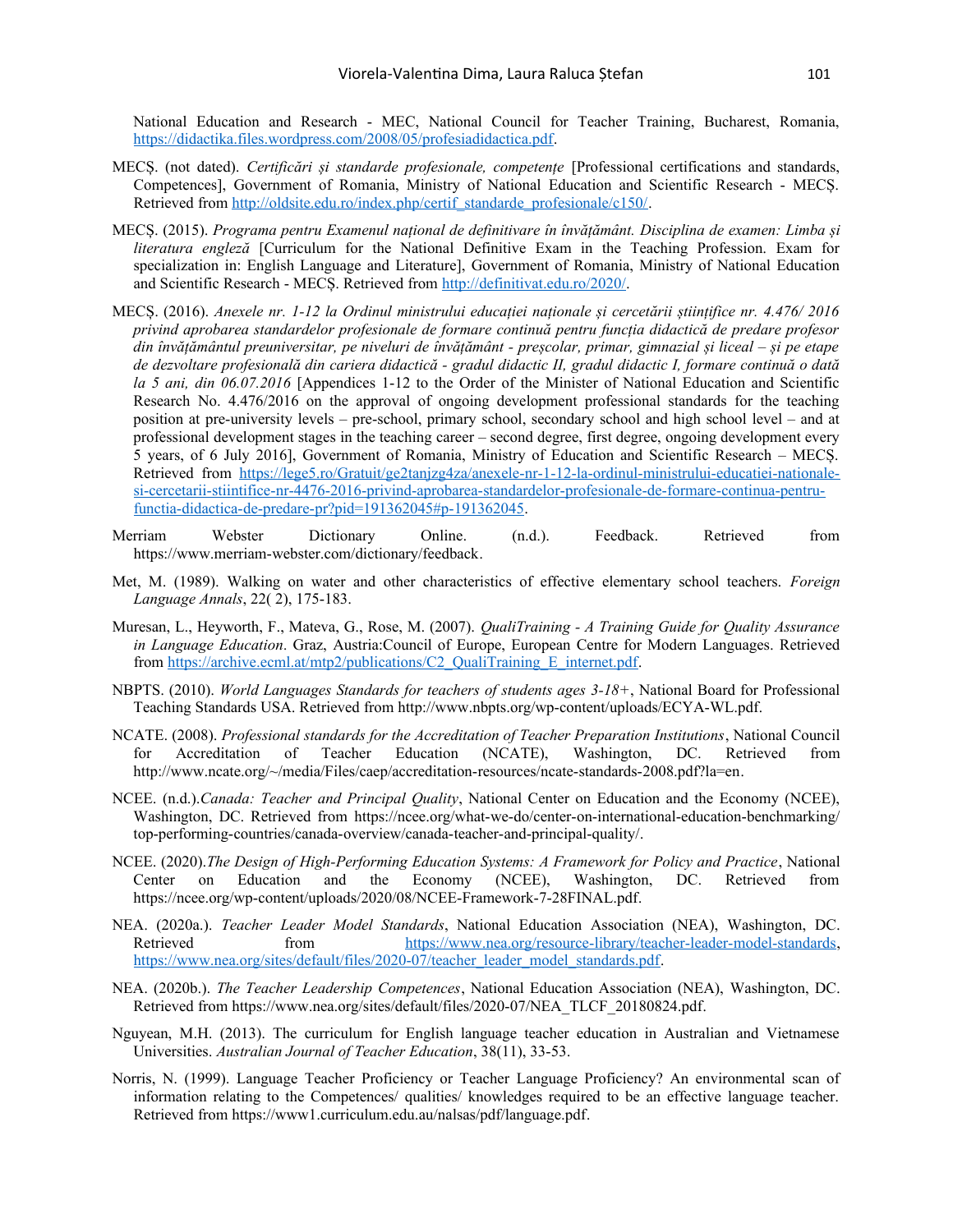- OECD. (2013). *Learning Standards, Teaching Standards and Standards for School Principals: A Comparative Study*, Centre of Study for Policies and Practices in Education (CEPPE), Chile, *OECD Education Working Papers* No. 99. Retrieved from [https://www.oecd-ilibrary.org/docserver/5k3tsjqtp90v-en.pdf?](https://www.oecd-ilibrary.org/docserver/5k3tsjqtp90v-en.pdf?expires=1606978673&id=id&accname=guest&checksum=2621B4FAFB2ECF559B376E08C3491533) [expires=1606978673&id=id&accname=guest&checksum=2621B4FAFB2ECF559B376E08C3491533.](https://www.oecd-ilibrary.org/docserver/5k3tsjqtp90v-en.pdf?expires=1606978673&id=id&accname=guest&checksum=2621B4FAFB2ECF559B376E08C3491533)
- OECD. Quintini, G. (2014). Skills at Work: How Skills and their Use Matter in the Labour Market, *OECD Social, Employment and Migration Working Papers*, No. 158, OECD Publishing. Retrieved from [http://dx.doi.org/10.1787/5jz44fdfjm7j-en.](http://dx.doi.org/10.1787/5jz44fdfjm7j-en)
- OECD. Révai, N. (2018). What Difference Do Standards Make to Educating Teachers? A Review with Case Studies on Australia, Estonia and Singapore, *OECD Education Working Paper No. 174*. Retrieved from [https://www.oecd-ilibrary.org/docserver/f1cb24d5-en.pdf?](https://www.oecd-ilibrary.org/docserver/f1cb24d5-en.pdf?expires=1606028859&id=id&accname=guest&checksum=B1F3C94A590D99E06F4F12F7A6CC3CD7) [expires=1606028859&id=id&accname=guest&checksum=B1F3C94A590D99E06F4F12F7A6CC3CD7.](https://www.oecd-ilibrary.org/docserver/f1cb24d5-en.pdf?expires=1606028859&id=id&accname=guest&checksum=B1F3C94A590D99E06F4F12F7A6CC3CD7)
- Reinders, H., & Mohebbi, H. (2018). Written corrective feedback: The road ahead. *Language Teaching Research Quarterly*, 6, 1-6.
- Richards, J. C. (1998). *Beyond Training: Perspectives on Language Teacher Education*. Cambridge: Cambridge University Press.
- Russell, J., & Spada, N. (2006). The effectiveness of corrective feedback for the acquisition of L2 grammar. *Synthesising Research on Language Learning and Teaching*, 13, 133-164.
- Soto, C. J. (2018). Big five personality traits. In Bornstein, M. H., Arterberry, M. E., Fingerman, K. L., & Lansford, J. E. (Eds.), *The SAGE Encyclopedia of Lifespan Human Development*, Thousand Oaks, CA: SAGE Publications, 240-241.
- Stăiculescu, Camelia (coord.), Lăcătuș, Maria Liana, Dumitru, Daniela Elena, Iamandi, Irina-Eugenia, Ciobanu, Radu, Mihăilă, Robert Alexandru, Albu, Nataliea, Ștefan, Laura Raluca, Livinți, Raluca, Todea, Steluța. (2017). *Inserția absolvenților Academiei de Studii Economice din București pe piața forței de muncă* [Insertion of the graduates of the Bucharest Unviersity of Economic Studies on the labour market], book on cd, Bucharest, Romania: Editura ASE.
- Stăiculescu, Camelia, Ștefan Laura Raluca, Livinți, Raluca, Todea, Steluța, Albu, Nataliea. (2017). The Ideal Faculty – Students Projections and Expectations Regarding Student Life. Case Study of First-Year Students from the Bucharest University of Economics Studies, *Proceedings of EdProf 2017 Conference "Professionalism in education"*, pp. 221-230.
- Su, W., Lily, I., Weir, C. J., & Wu, J. R. (2020). *English Language Proficiency Testing in Asia. A New Paradigm Bridging Global and Local Contexts*. New York: Routledge.
- Swinson, J., & Harrop, A. (2012). *Positive Psychology for Teachers*. New York: Routledge.
- Taillefer, G. (2013). CLIL in higher education: the (perfect?) crossroads of ESP and didactic reflection. *ASp*, 63, 31- 53.
- Teachers' Council of Thailand. (2018). *Southeast Asia Teachers Competency Framework (SEA-TCF)*, Bangkok, Thailand. Retrieved from http://www.criced.tsukuba.ac.jp/math/seameo/2019/pdf/SEA-TCF%20BOOK.pdf.
- UNESCO. (2015). *Teacher Policy Development Guide*, United Nations Educational, Scientific and Cultural Organization. Retrieved from<https://unesdoc.unesco.org/ark:/48223/pf0000235272>.
- UNESCO. (2016). *Teachers in the Asia-Pacific: Career Progression and Professional Development*, United Nations Educational, Scientific and Cultural Organization, Paris, France, and UNESCO Bangkok Office. Retrieved from [https://unesdoc.unesco.org/ark:/48223/pf0000246011.](https://unesdoc.unesco.org/ark:/48223/pf0000246011)
- Western Australia Department of Education and Training. (2004). *Competency Framework for Teachers.* Retrieved from [http://det.wa.edu.au/policies/detcms/policy-planning-and-accountability/policies-framework/guidelines/](http://det.wa.edu.au/policies/detcms/policy-planning-and-accountability/policies-framework/guidelines/competency-framework-for-teachers.en?cat-id=3457997) [competency-framework-for-teachers.en?cat-id=3457997](http://det.wa.edu.au/policies/detcms/policy-planning-and-accountability/policies-framework/guidelines/competency-framework-for-teachers.en?cat-id=3457997).
- Wickam, M. (2015). *Enhancing Employability Skills in Graduate Business Programs: Service-Learning in Capstone Courses*, PhD Dissertation, University of Minnesota. Retrieved from [https://conservancy.umn.edu/bitstream/handle/11299/177145/Wickam\\_umn\\_0130E\\_16607.pdf?](https://conservancy.umn.edu/bitstream/handle/11299/177145/Wickam_umn_0130E_16607.pdf?sequence=1&isAllowed=y) [sequence=1&isAllowed=y.](https://conservancy.umn.edu/bitstream/handle/11299/177145/Wickam_umn_0130E_16607.pdf?sequence=1&isAllowed=y)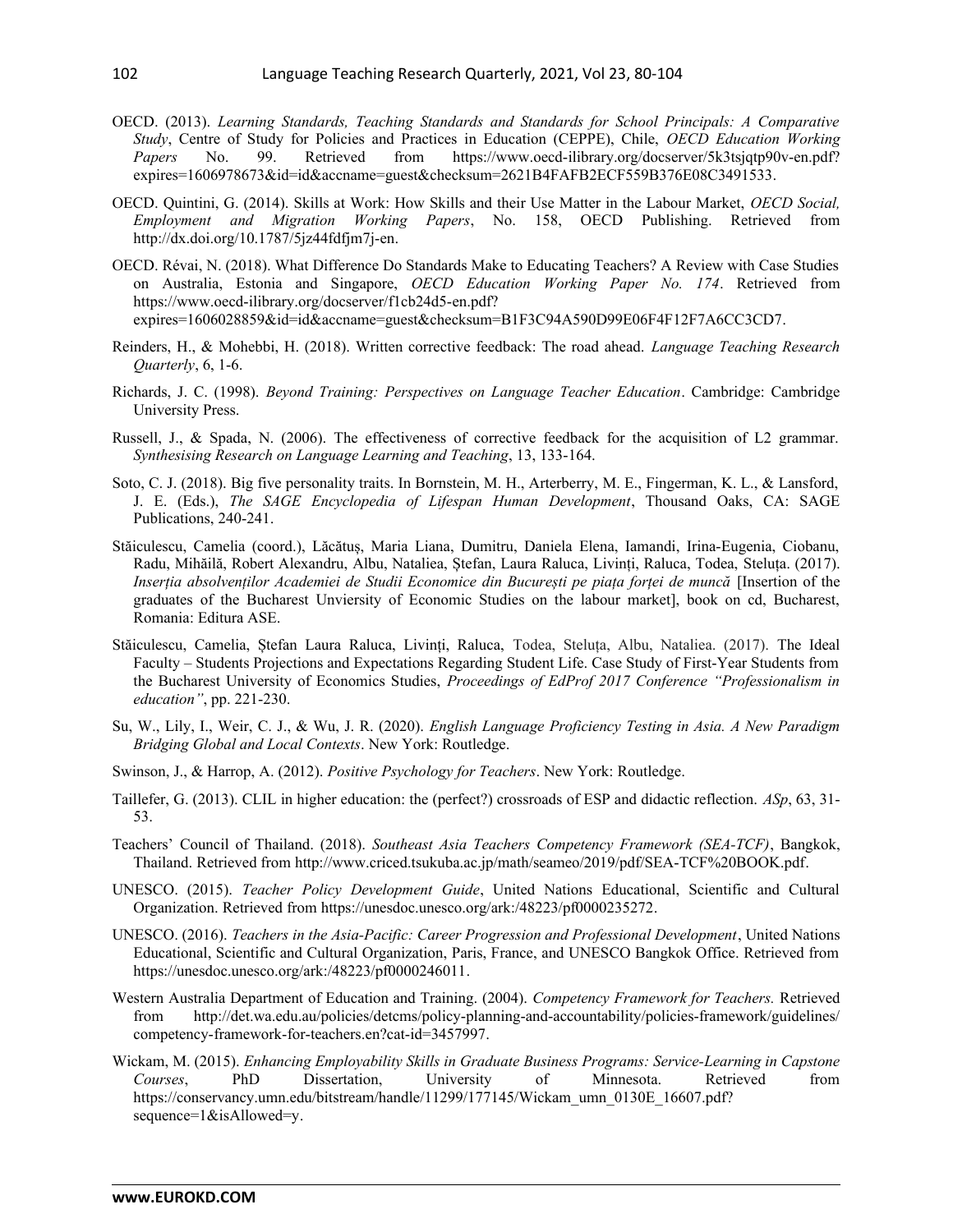- Wiggins, G. (2004). Assessment as feedback. *New Horizons for Learning Online,* 10(2), 1-8. Retrieved from http://education.jhu.edu/newhorizons/strategies/topics/Assessment%20Alternatives/wigg ins.htm.
- Williams, M., & Burden, R. (1997). *Psychology for Language Teachers. A Social Constructivist Approach*. Cambridge: Cambridge University Press.
- *World Economic Forum*. (2018). *The Future of Jobs Report 2018*, World Economic Forum, Centre for the New Economy and Society. Retrieved from [http://www3.weforum.org/docs/WEF\\_Future\\_of\\_Jobs\\_2018.pdf.](http://www3.weforum.org/docs/WEF_Future_of_Jobs_2018.pdf)
- Ypsilandis, G. S. (2014). A preliminary study on supportive feedback strategies in language education. *The Multilingual Brain*, 1(1), 187-207.

# **Appendices Appendix 1 – Feedback Report 1**

#### FEEDBACK REPORT ON

| Introduction | Purpose of the report, main idea                                                                                                                                                                                                                                                                                                                                              |
|--------------|-------------------------------------------------------------------------------------------------------------------------------------------------------------------------------------------------------------------------------------------------------------------------------------------------------------------------------------------------------------------------------|
| Contents     | What have I learned about the content of the lesson?<br>What English language skill(s) do I feel I have (slightly) improved?<br>2.<br>3. What transferrable skills do I feel I have acquired/improved?<br>What extra-curricular activities/ situations can I apply my newly<br>4.<br>acquired skills/ knowledge in?<br>5. What areas of further work do I consider necessary? |
| Conclusions  | Summary of the main points covered, final remark                                                                                                                                                                                                                                                                                                                              |

Feedback Report developed by Viorela-Valentina Dima, Bucharest University of Economic Studies - ASE, Romania, 2013

#### **Appendix 1 – Feedback Report 2**

#### FEEDBACK REPORT ON

 $\ldots$  (unit title) 

| Introduction | Purpose of the report, main idea                                                                                                         |  |  |  |  |  |  |  |
|--------------|------------------------------------------------------------------------------------------------------------------------------------------|--|--|--|--|--|--|--|
|              | did the unit<br>What<br>kind of teamwork<br>offer<br>1.<br>(mention)<br>exercises/assignments etc.)?                                     |  |  |  |  |  |  |  |
|              | 2. What did I like about teamwork and why?                                                                                               |  |  |  |  |  |  |  |
|              | 3. What didn't I like about teamwork and why?                                                                                            |  |  |  |  |  |  |  |
|              | 4. How did I contribute to the seminar activities (be they teamwork or<br>not)?                                                          |  |  |  |  |  |  |  |
|              | 5. How did my colleagues contribute to the seminar activities (be they<br>teamwork or not)? What have I learned from their contribution? |  |  |  |  |  |  |  |
| Contents     | 6. Did I disturb the others in any way? Give details.                                                                                    |  |  |  |  |  |  |  |
|              | Did your colleagues disturb me in any way? Give details.                                                                                 |  |  |  |  |  |  |  |
|              | 8. What have I learned about myself in relationship with the others?                                                                     |  |  |  |  |  |  |  |
|              | 9. What English language skill(s) do I feel I have acquired/ developed<br>during the unit?                                               |  |  |  |  |  |  |  |
|              | 10. What extra-curricular activities/ situations can I apply my newly<br>acquired skills/ knowledge in?                                  |  |  |  |  |  |  |  |
|              | 11. What more can/should I improve and how?                                                                                              |  |  |  |  |  |  |  |
| Conclusions  | Summary of the main points covered, final remark                                                                                         |  |  |  |  |  |  |  |

 $\textbf{Feedback Report developed by Viorela-Valentina Dima & Laura Raluca   
 \textbf{Stefan, Bucharest University of Economic Studies} - ASE, Romania, 2015$